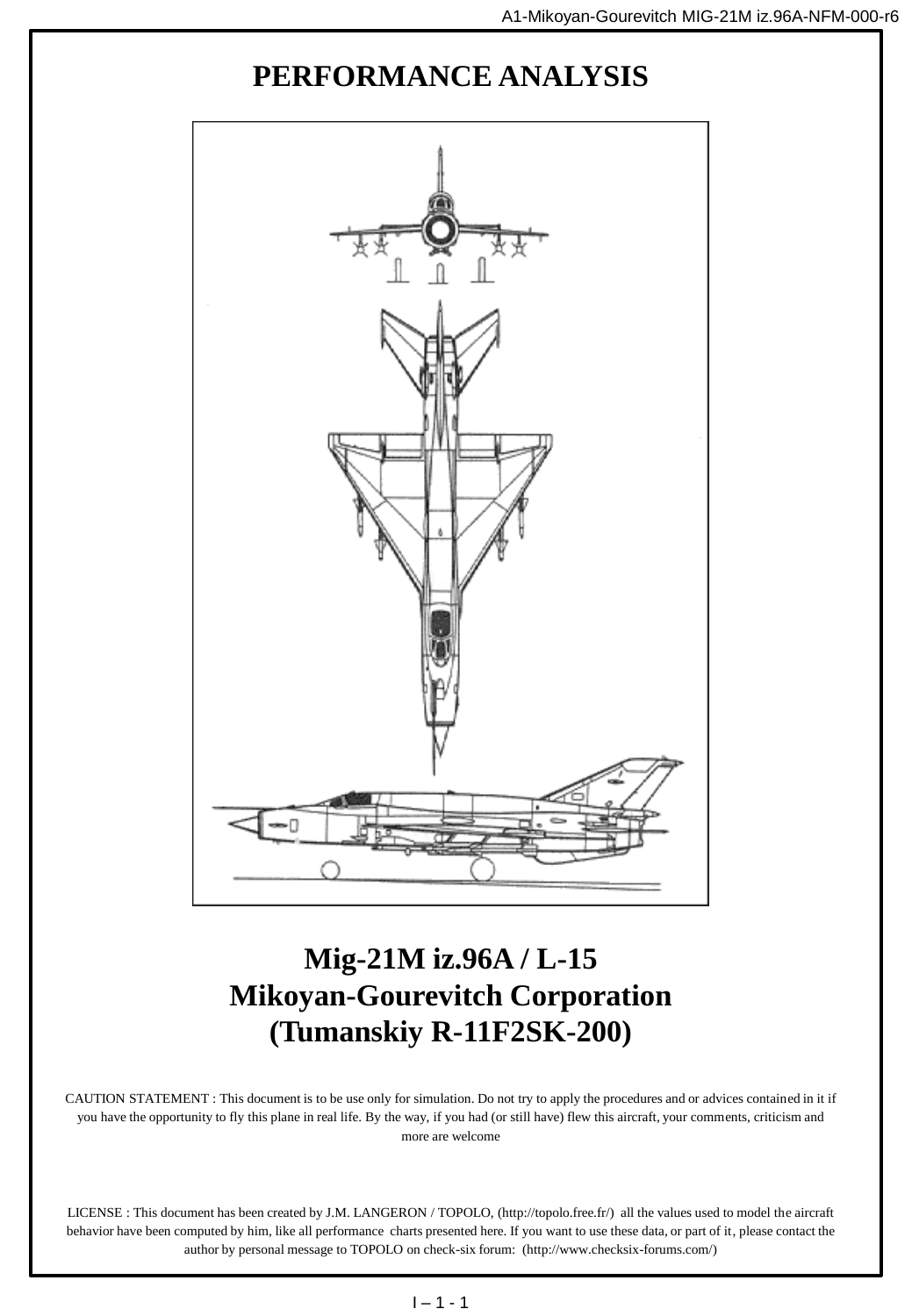# Level Flight Envelope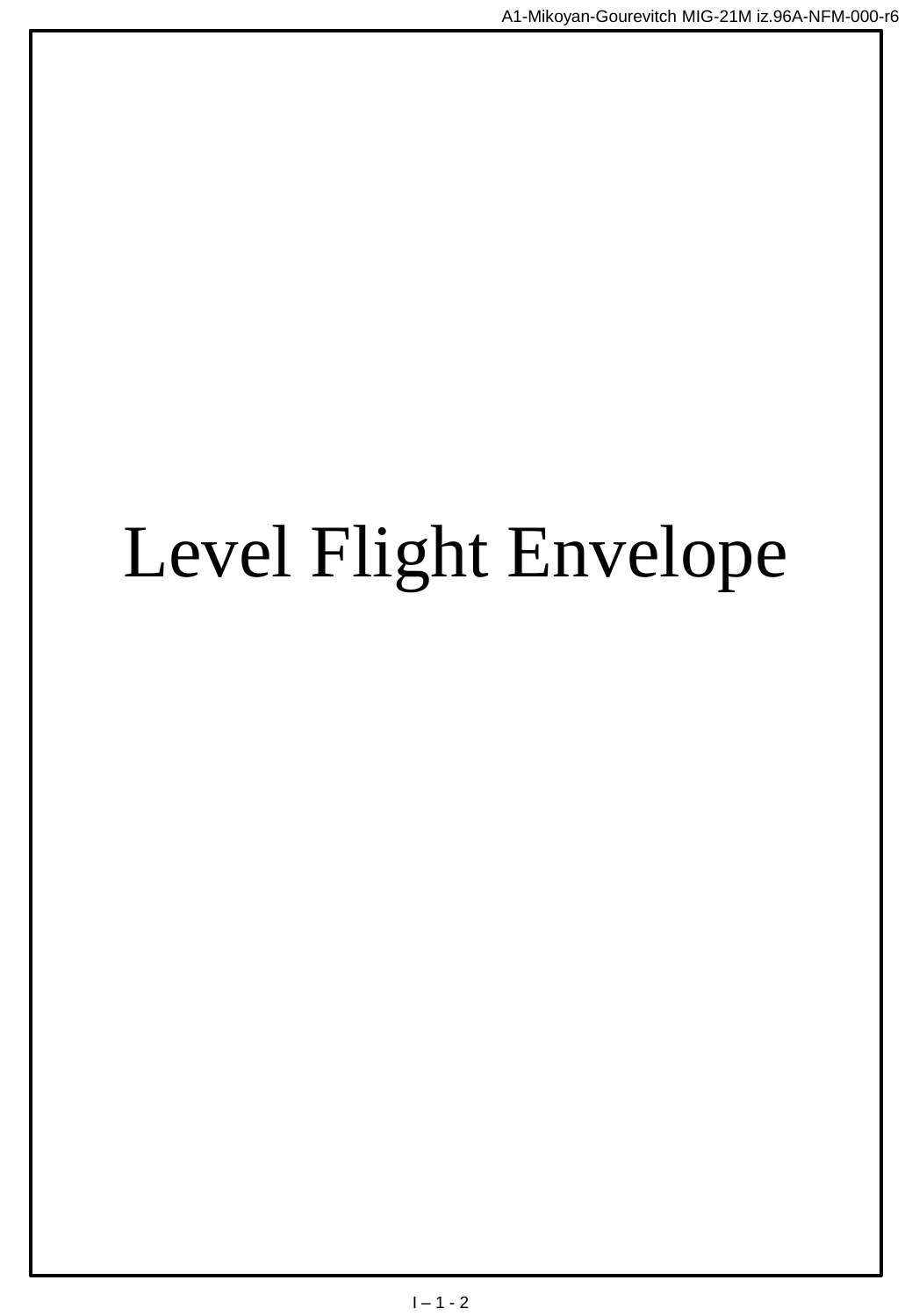## *Level Flight Envelope*

0 5,000 10,000 15,000 20,000 25,000  $\frac{1}{5}$  30,000  $\epsilon$ <sup>35,000</sup> 40,000 45,000 50,000 55,000 60,000 65,000 E<br>  $\frac{35,000}{25,000}$ <br>  $\frac{2 \times R-35 + C}{2 \times R-35 + C}$ <br>  $\frac{15,000}{600}$ <br>  $\frac{10,000}{600}$ <br>  $\frac{10,000}{600}$ <br>  $\frac{10,000}{600}$ <br>  $\frac{10,000}{600}$ <br>  $\frac{10,000}{600}$ <br>  $\frac{10,000}{600}$ <br>  $\frac{10,000}{600}$ <br>  $\frac{10,000}{600}$ <br>  $\frac{10,0$ **Mach**  $\Omega$ 5,000 10,000 15,000 20,000 25,000  $\frac{1}{5}$  30,000  $\epsilon^{35,000}$ 40,000 45,000 50,000 55,000 60,000 65,000  $\frac{20000}{40000}$ <br>  $20,000$ <br>  $10,000$ <br>  $5,000$ <br>  $6,000$ <br>  $6,000$ <br>  $10,020$  0.30 0.40 0.50 0.50 0.60 0.70 0.80 0.90 1.10 1.20 1.30 1.40 1.50 1.60 1.70 1.80 1.90 2.00 2.10 2.20 2.30 2.40<br>  $0,000$  0.10 0.20 0.30 0.40 0.50 0. **Mach DATA BASIS : ESTIMATED CONDITIONS:** •**Standard Day** •**Max AB Aircraft : MIG-21M iz.96A Engine :Tumanskiy R-11F2SK-200 DATA BASIS : ESTIMATED CONDITIONS:** •**Standard Day** •**MILL Power Aircraft : MIG-21M iz.96A Engine :Tumanskiy R-11F2SK-200** 2 x R-3S  $GW = 15,773$  lbs 2 x R-3S + CL Tank 490l  $GW = 16,255$  lbs 700 Kts / 1,300 Km/h (IAS) 2 x R-3S GW = 15,773 lbs 2 x R-3S + CL Tank 490l GW = 16,255 lbs 700 Kts / 1,300 Km/h (IAS)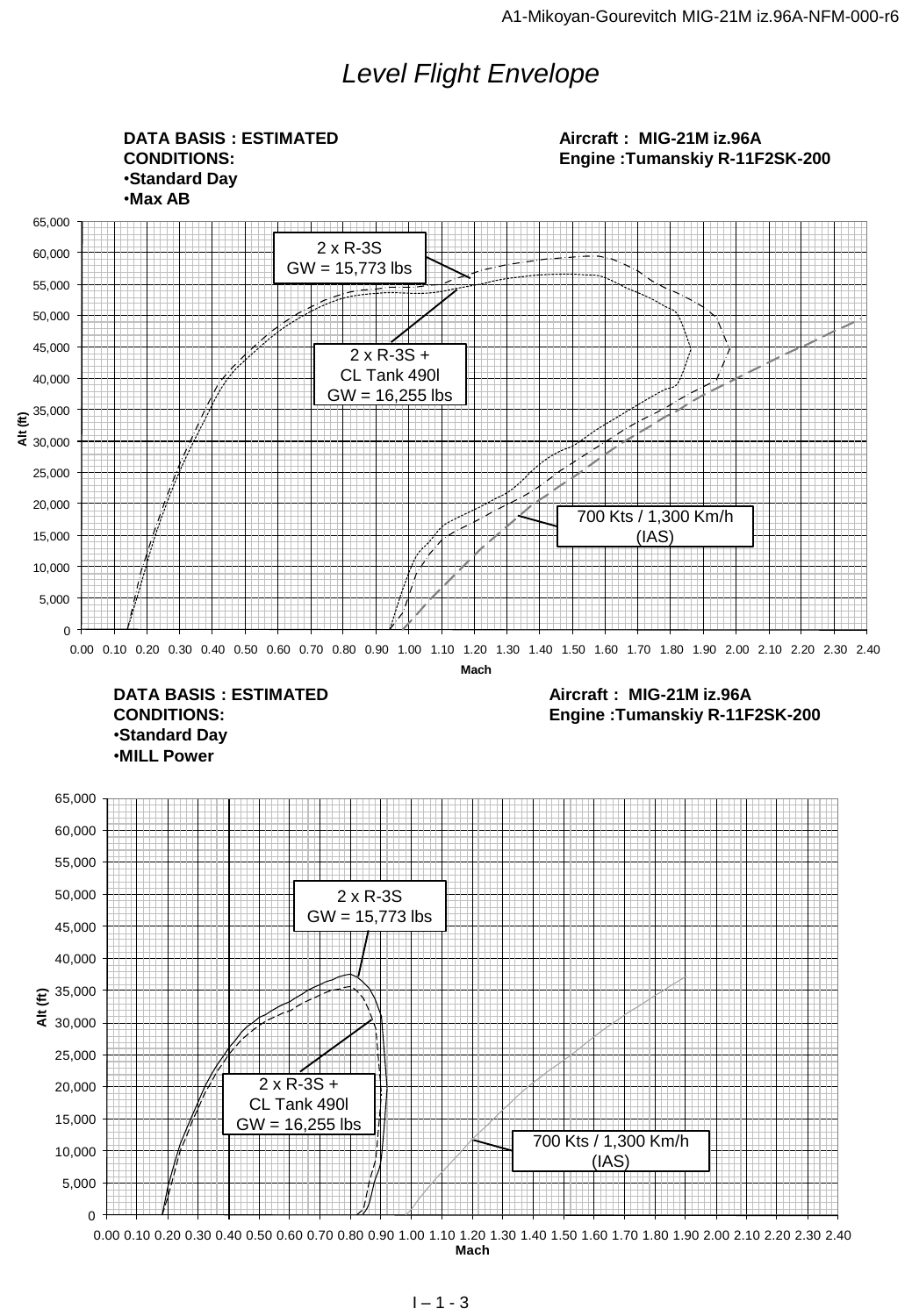## Turn Performance

**Aircraft : MIG-21M iz.96A Engine :Tumanskiy R-11F2SK-200**

**CONFIGURATIONS :** •**DRAG INDEX = 12 (2xR-3S)** •**50% internal fuel** •**GW= 15,673 lbs / 7,100 kg**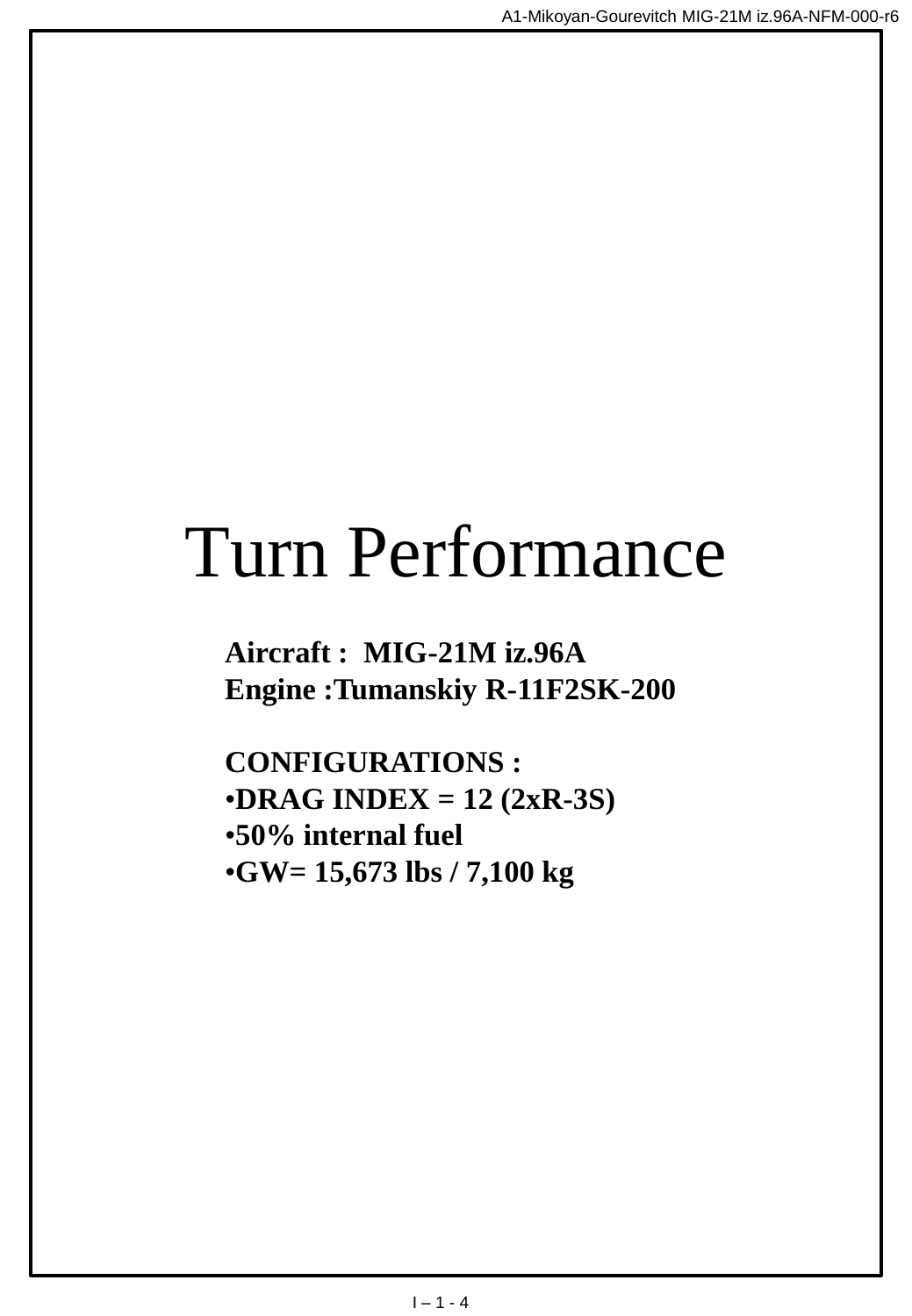## *Turn Rate – Summary*

#### **DATA BASIS : ESTIMATED**

#### **Aircraft : MIG-21M iz.96A Engine :Tumanskiy R-11F2SK-200**

**CONDITIONS:** •**Standard Day** •**Max AB**

#### **CONFIGURATIONS :** •**DRAG INDEX = 12 (2xR-3S)** •**GW=15,673 lbs / 7,100 kg**



**Maximum Available Turn Rate**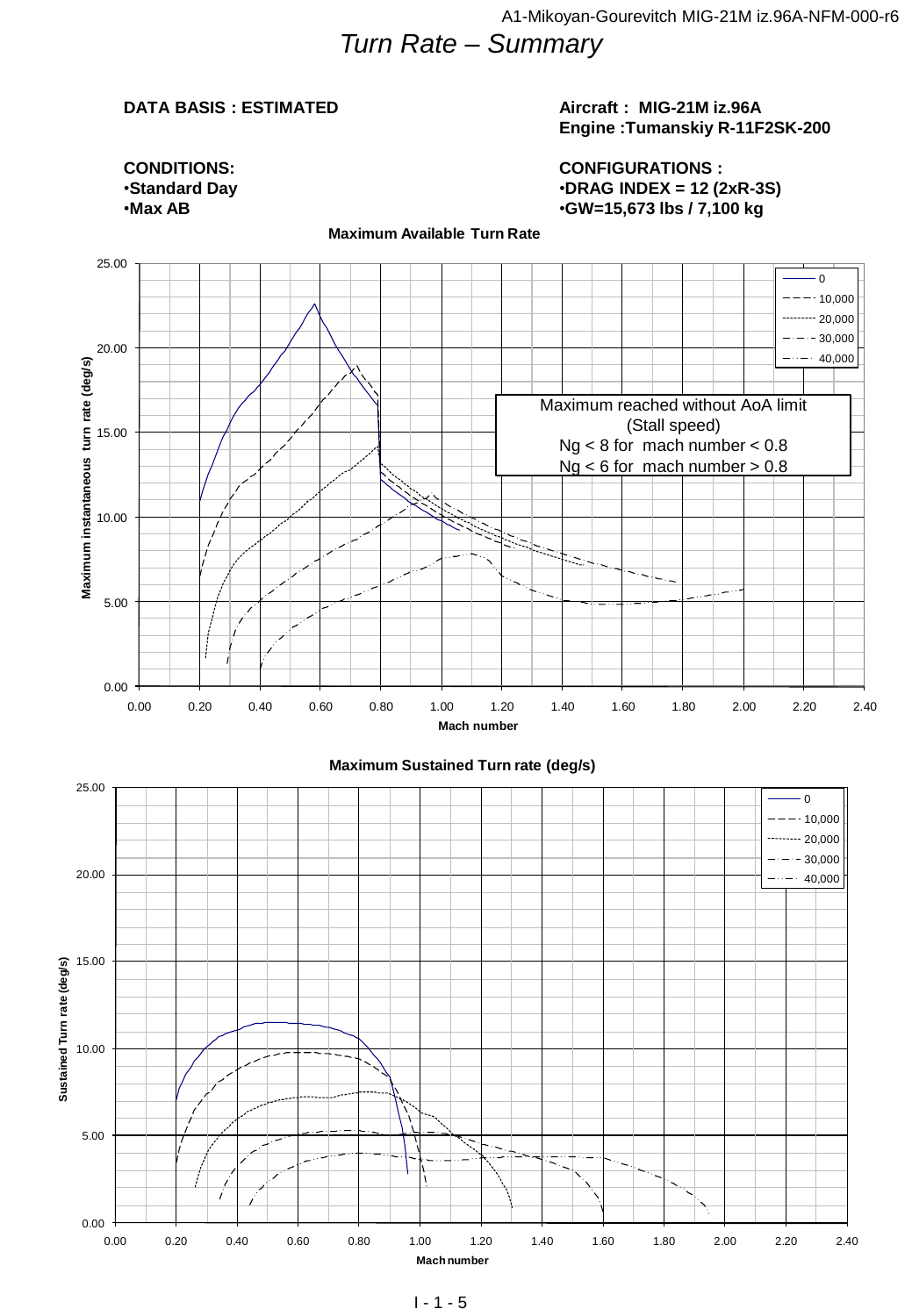## *Load Factor – Summary*

### **DATA BASIS : ESTIMATED**

#### **Aircraft : MIG-21M iz.96A Engine :Tumanskiy R-11F2SK-200**

#### **CONDITIONS:** •**Standard Day** •**Max AB**

#### **CONFIGURATIONS :** •**DRAG INDEX = 12 (2xR-3S)** •**GW=15,673 lbs / 7,100 kg**



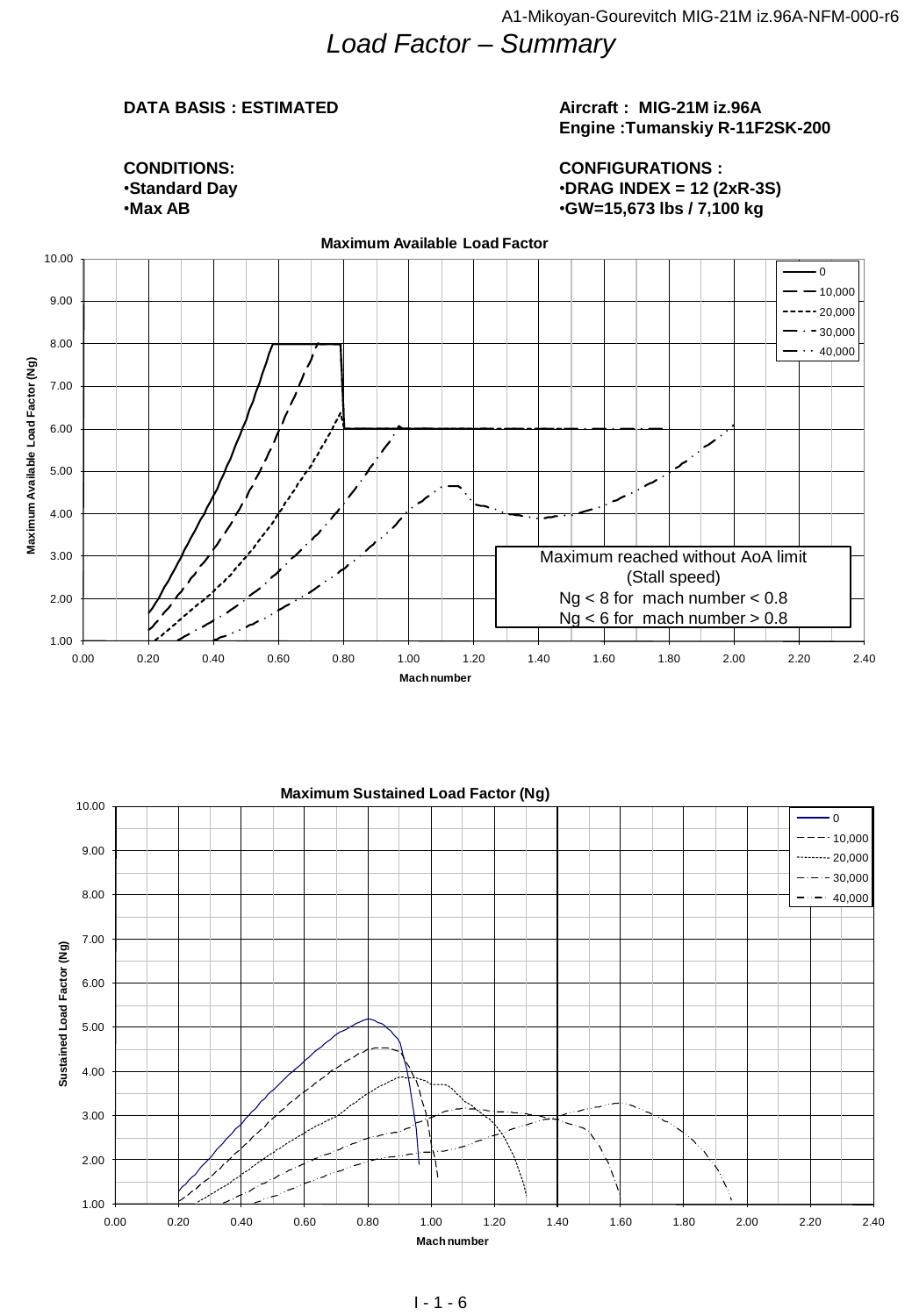## *Turn Performance – Sea Level*

### **DATA BASIS : ESTIMATED**

**Aircraft : MIG-21M iz.96A Engine :Tumanskiy R-11F2SK-200**

**CONFIGURATIONS :** •**DRAG INDEX = 12 (2xR-3S)** •**GW=15,673 lbs / 7,100 kg**

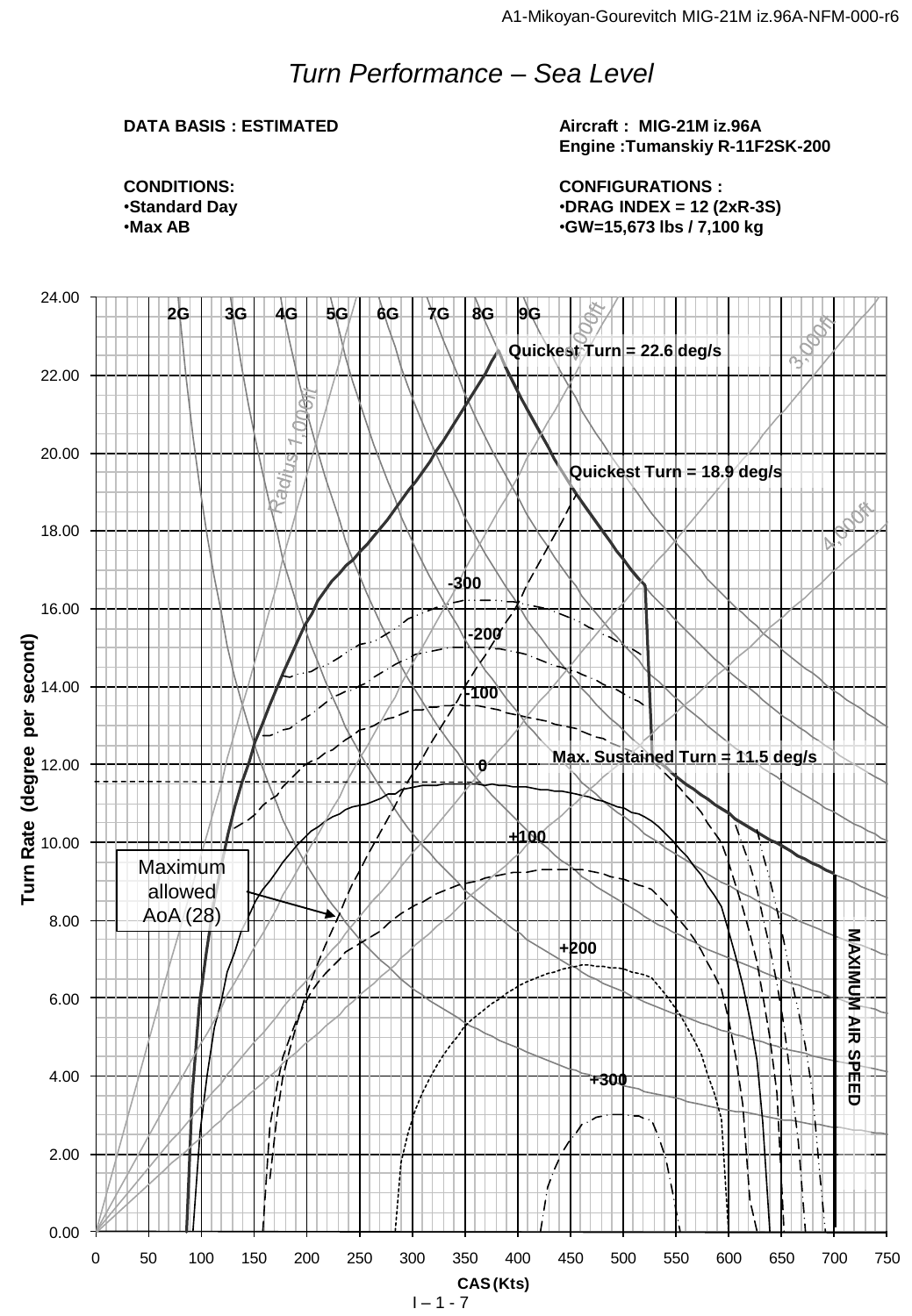## *Turn Performance – 5,000 ft*

#### **DATA BASIS : ESTIMATED**

**Aircraft : MIG-21M iz.96A Engine :Tumanskiy R-11F2SK-200**

**CONFIGURATIONS :** •**DRAG INDEX = 12 (2xR-3S)** •**GW=15,673 lbs / 7,100 kg**

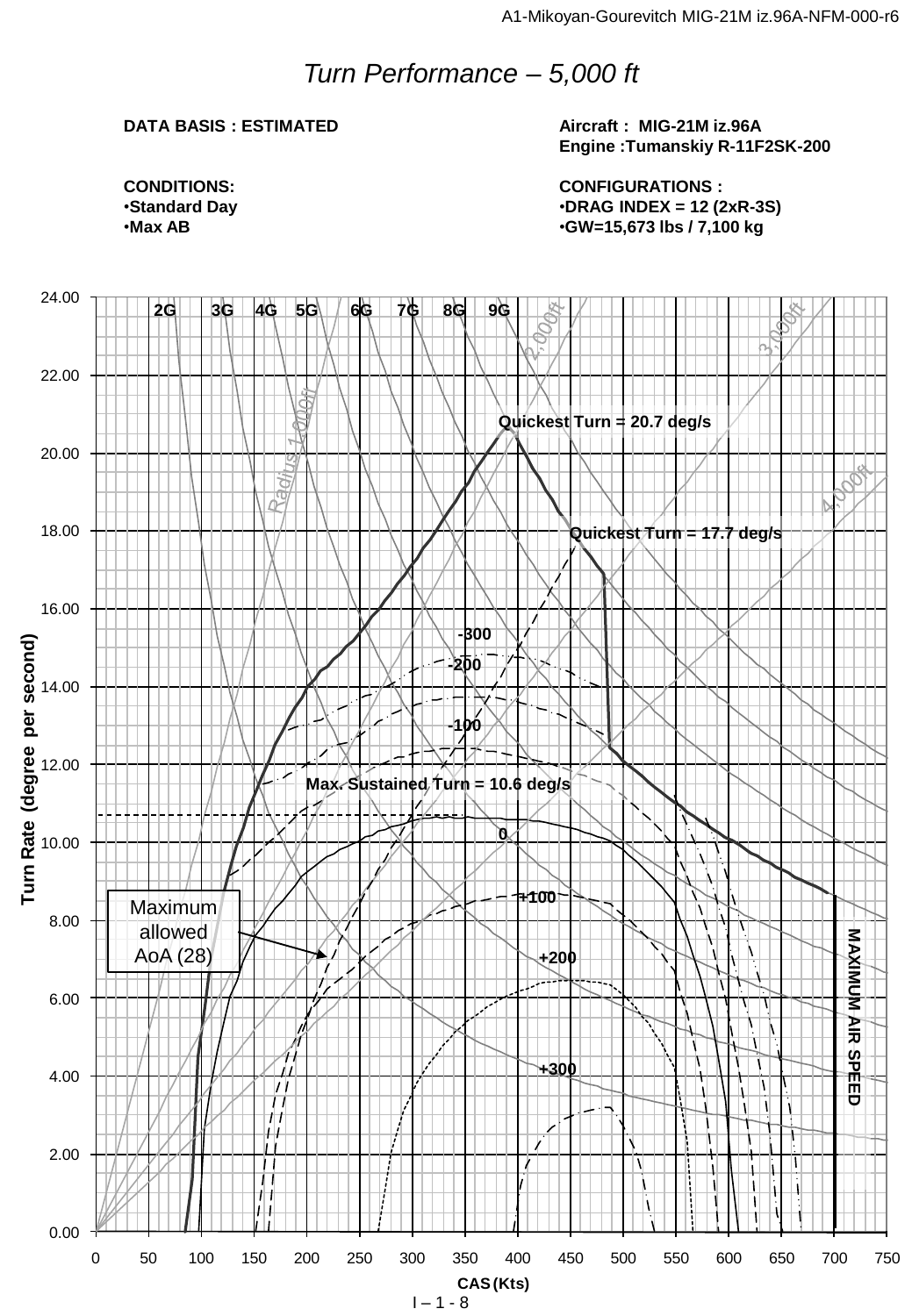## *Turn Performance – 10,000 ft*

### **DATA BASIS : ESTIMATED**

**Aircraft : MIG-21M iz.96A Engine :Tumanskiy R-11F2SK-200**

**CONFIGURATIONS :** •**DRAG INDEX = 12 (2xR-3S)** •**GW=15,673 lbs / 7,100 kg**

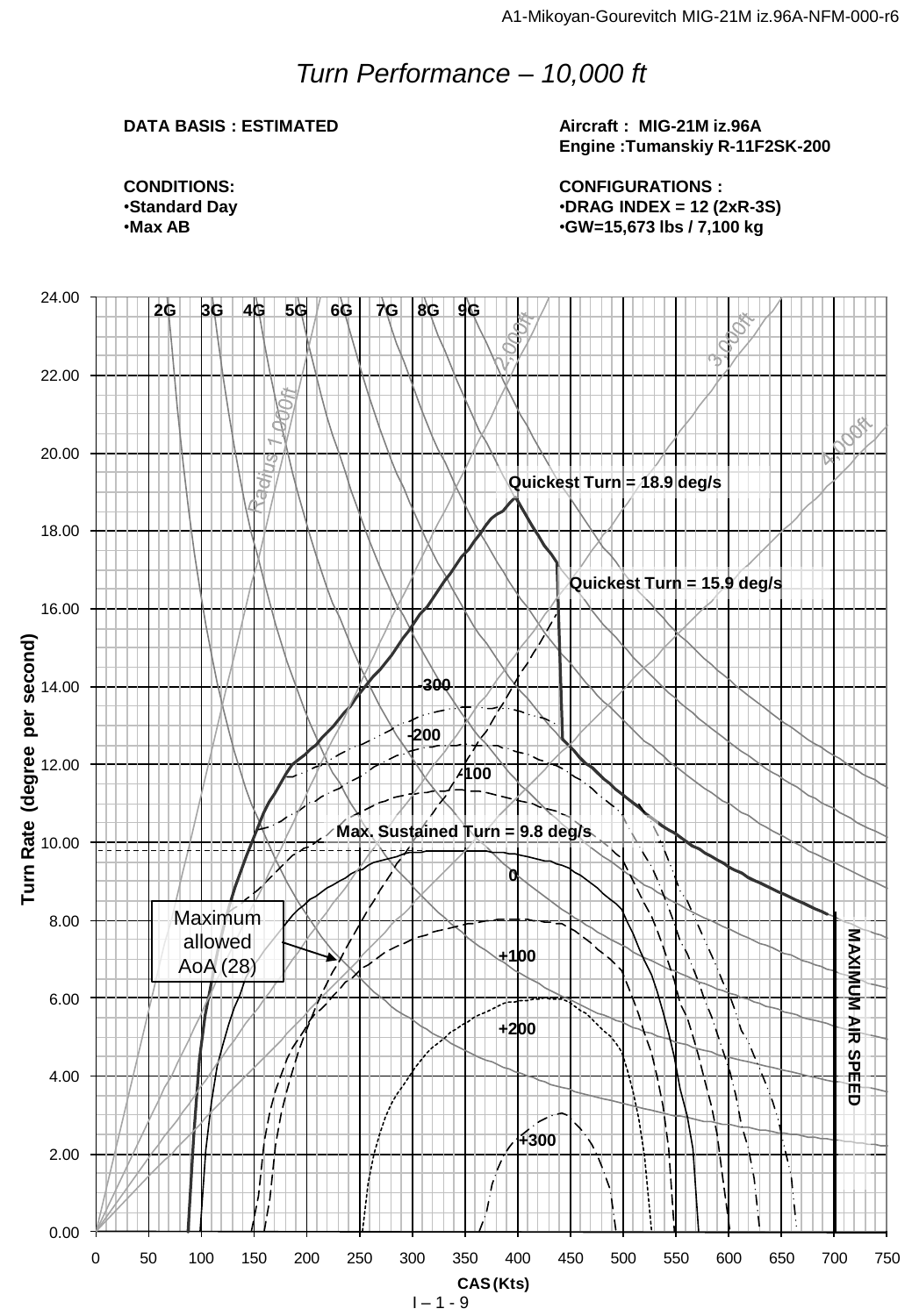## *Turn Performance – 15,000 ft*

### **DATA BASIS : ESTIMATED**

**Aircraft : MIG-21M iz.96A Engine :Tumanskiy R-11F2SK-200**

**CONFIGURATIONS :** •**DRAG INDEX = 12 (2xR-3S)** •**GW=15,673 lbs / 7,100 kg**

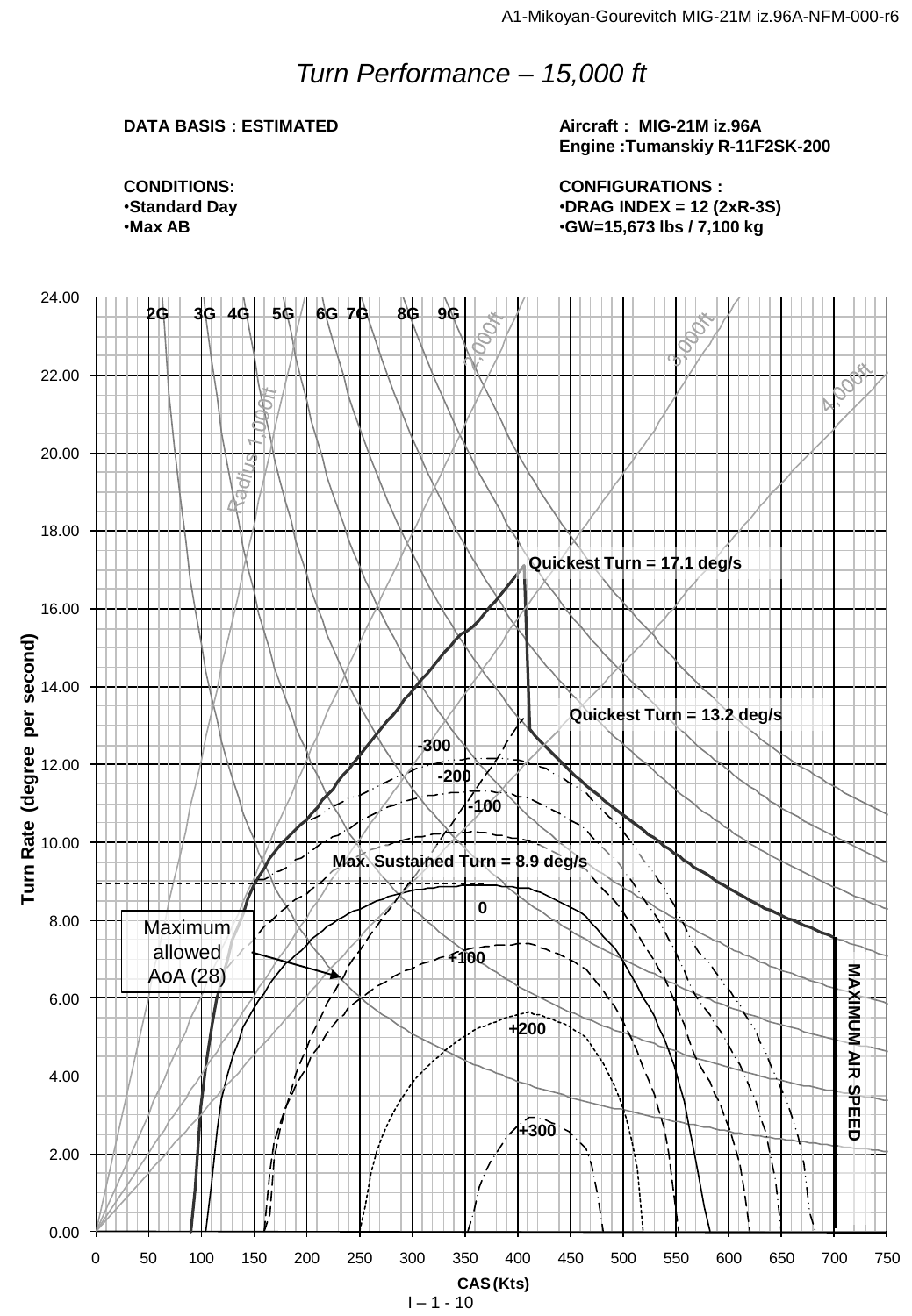## *Turn Performance – 20,000 ft*

### **DATA BASIS : ESTIMATED**

**Aircraft : MIG-21M iz.96A Engine :Tumanskiy R-11F2SK-200**

**CONFIGURATIONS :** •**DRAG INDEX = 12 (2xR-3S)** •**GW=15,673 lbs / 7,100 kg**

**CONDITIONS:** •**Standard Day** •**Max AB**



 $1 - 1 - 11$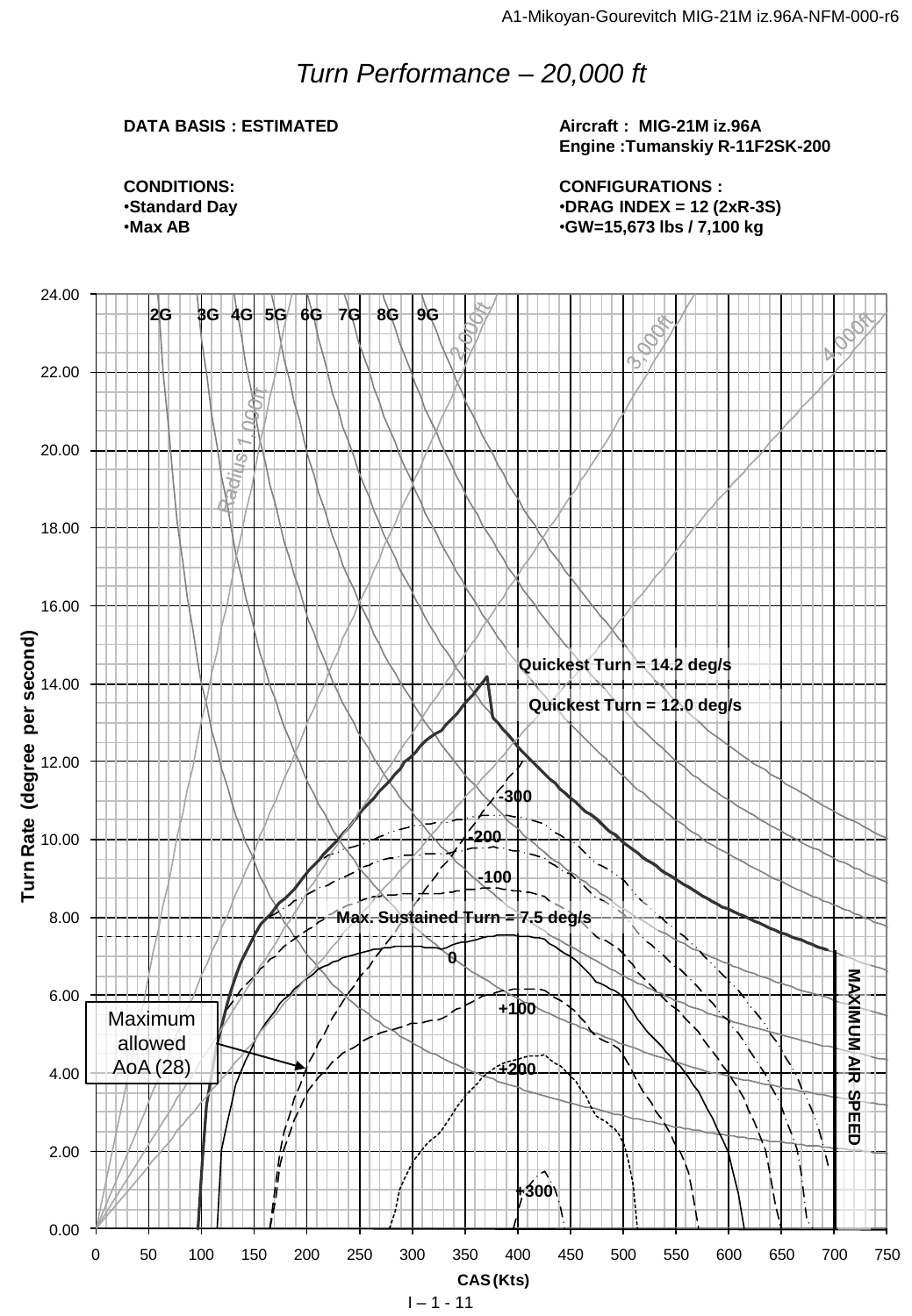## *Turn Performance – 25,000 ft*

### **DATA BASIS : ESTIMATED**

**Aircraft : MIG-21M iz.96A Engine :Tumanskiy R-11F2SK-200**

**CONFIGURATIONS :** •**DRAG INDEX = 12 (2xR-3S)** •**GW=15,673 lbs / 7,100 kg**

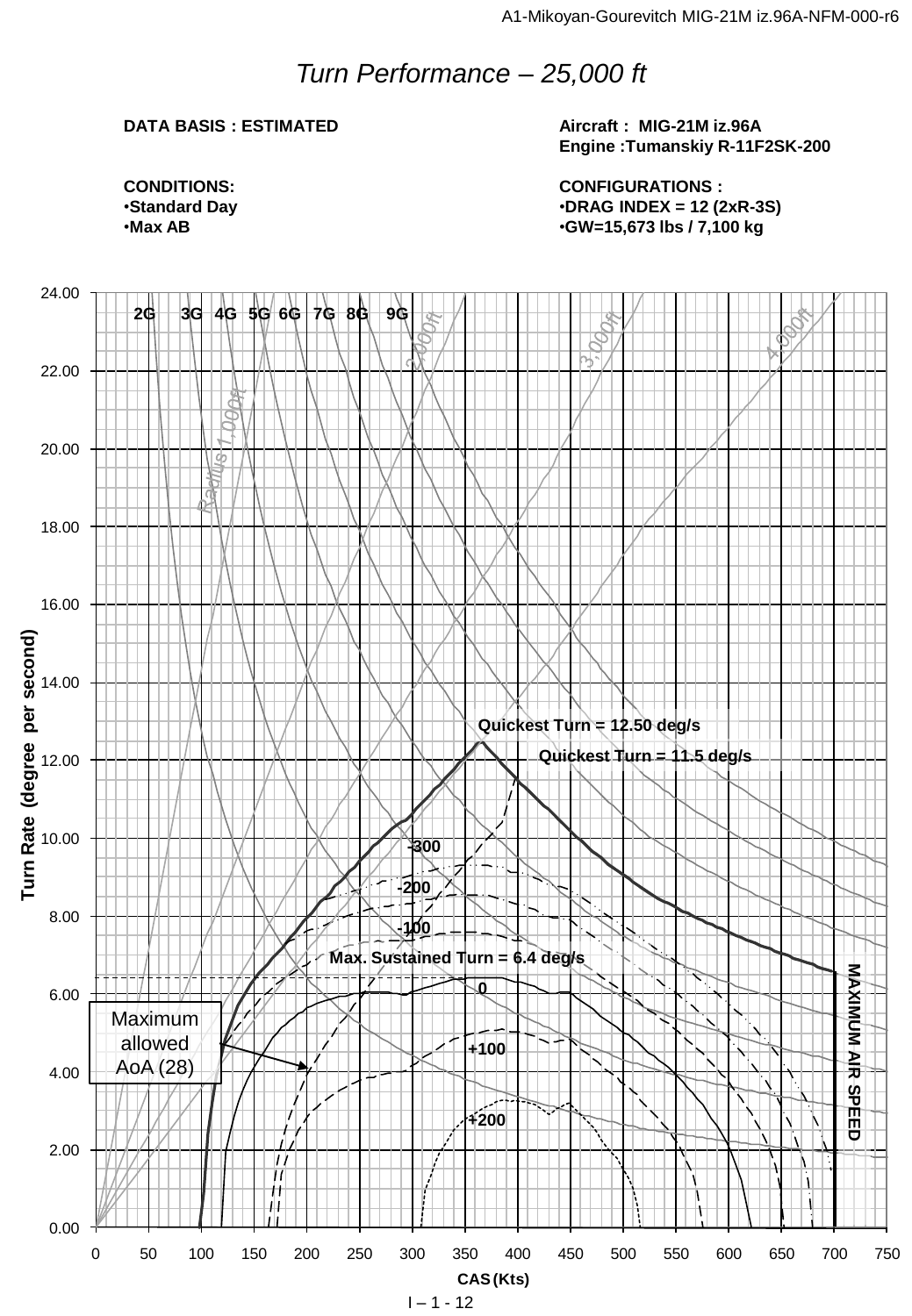## *Turn Performance – 30,000 ft*

### **DATA BASIS : ESTIMATED**

**Aircraft : MIG-21M iz.96A Engine :Tumanskiy R-11F2SK-200**

**CONFIGURATIONS :** •**DRAG INDEX = 12 (2xR-3S)** •**GW=15,673 lbs / 7,100 kg**



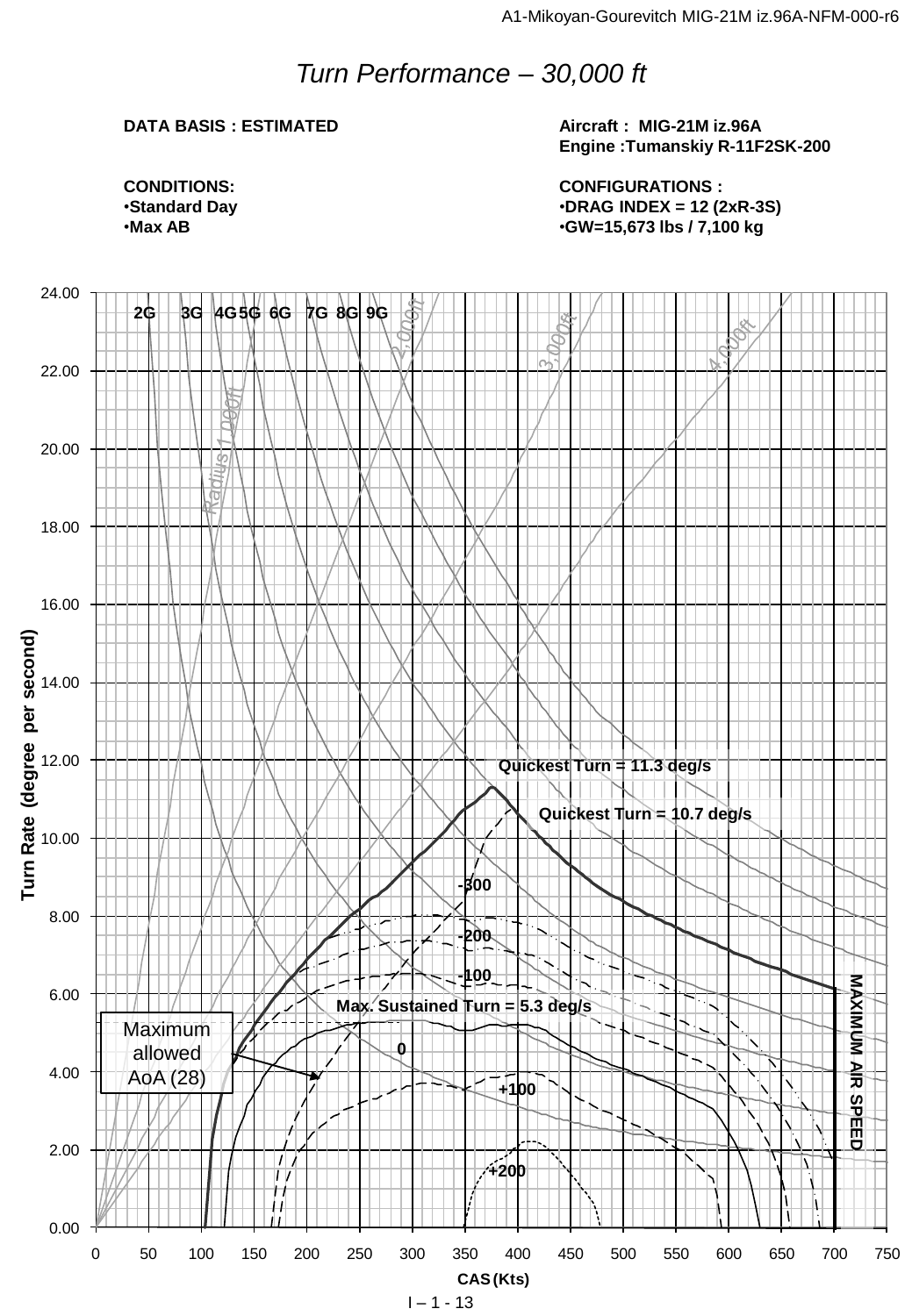## *Turn Performance – 35,000 ft*

### **DATA BASIS : ESTIMATED**

**Aircraft : MIG-21M iz.96A Engine :Tumanskiy R-11F2SK-200**

**CONDITIONS:** •**Standard Day** •**Max AB**

**CONFIGURATIONS :** •**DRAG INDEX = 12 (2xR-3S)** •**GW=15,673 lbs / 7,100 kg**

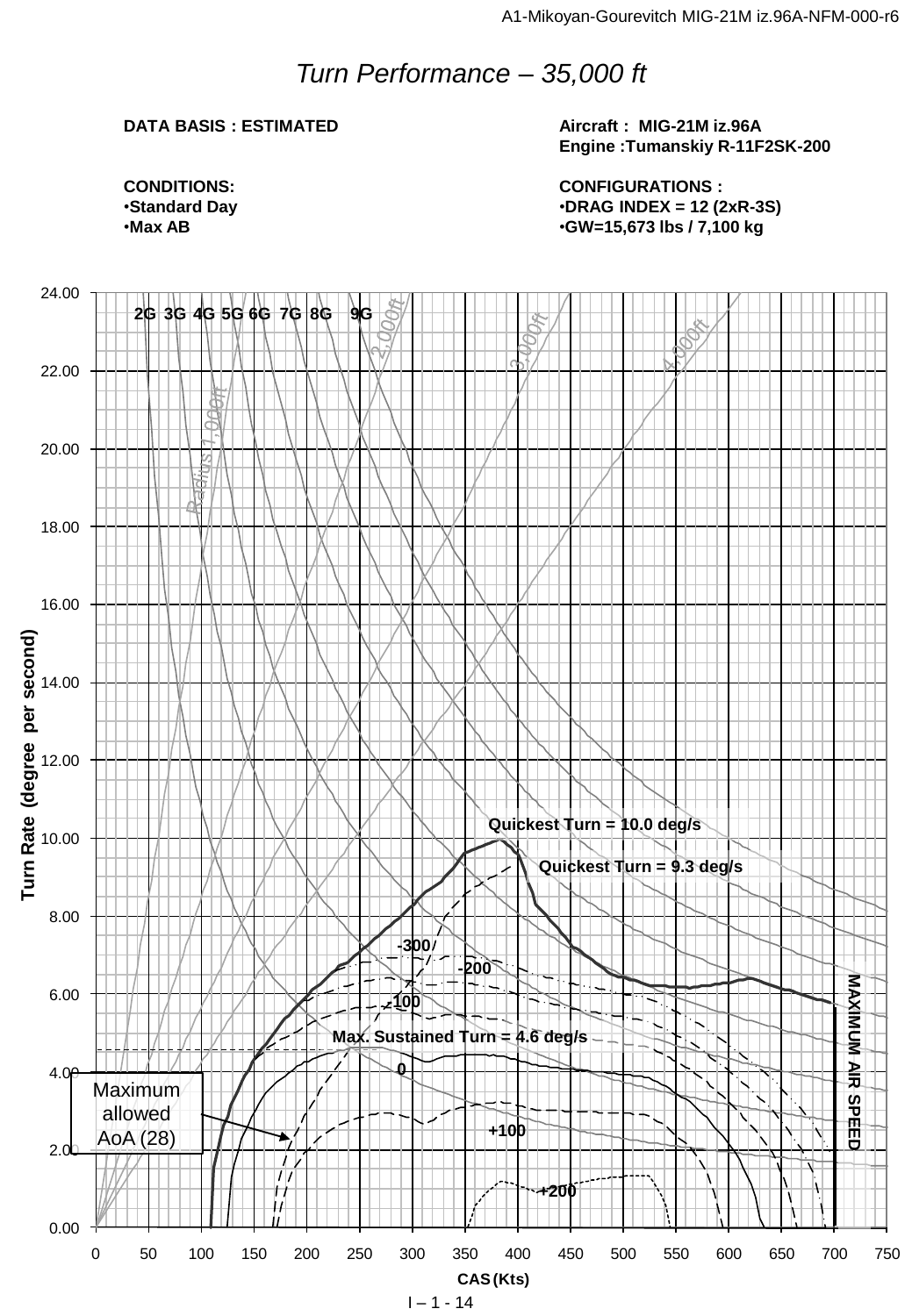# Climb Performance

**Aircraft : MIG-21M iz.96A Engine :Tumanskiy R-11F2SK-200**

**CONFIGURATIONS :** •**DRAG INDEX = 12 (2xR-3S)** •**50% internal fuel** •**GW= 15,673 lbs / 7,100 kg**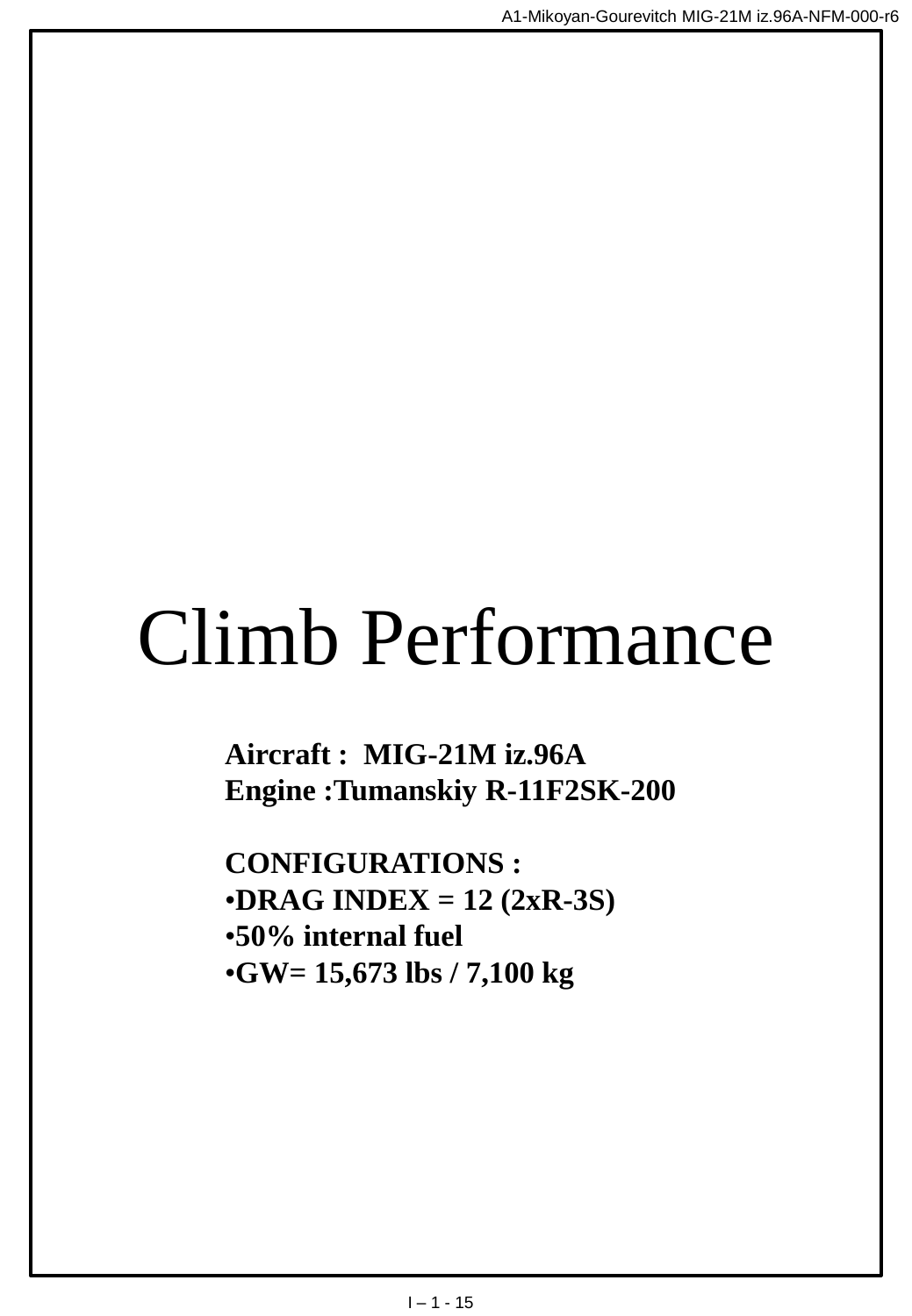#### **DATA BASIS : ESTIMATED**

**Aircraft : MIG-21M iz.96A Engine :Tumanskiy R-11F2SK-200**

#### **CONFIGURATIONS :** •**DRAG INDEX = 12 (2xR-3S)** •**GW=15,673 lbs / 7,100 kg**

**CONDITIONS:** •**Standard Day** •**Max AB**

#### **Instantaneous Constant Speed Climb Rate**

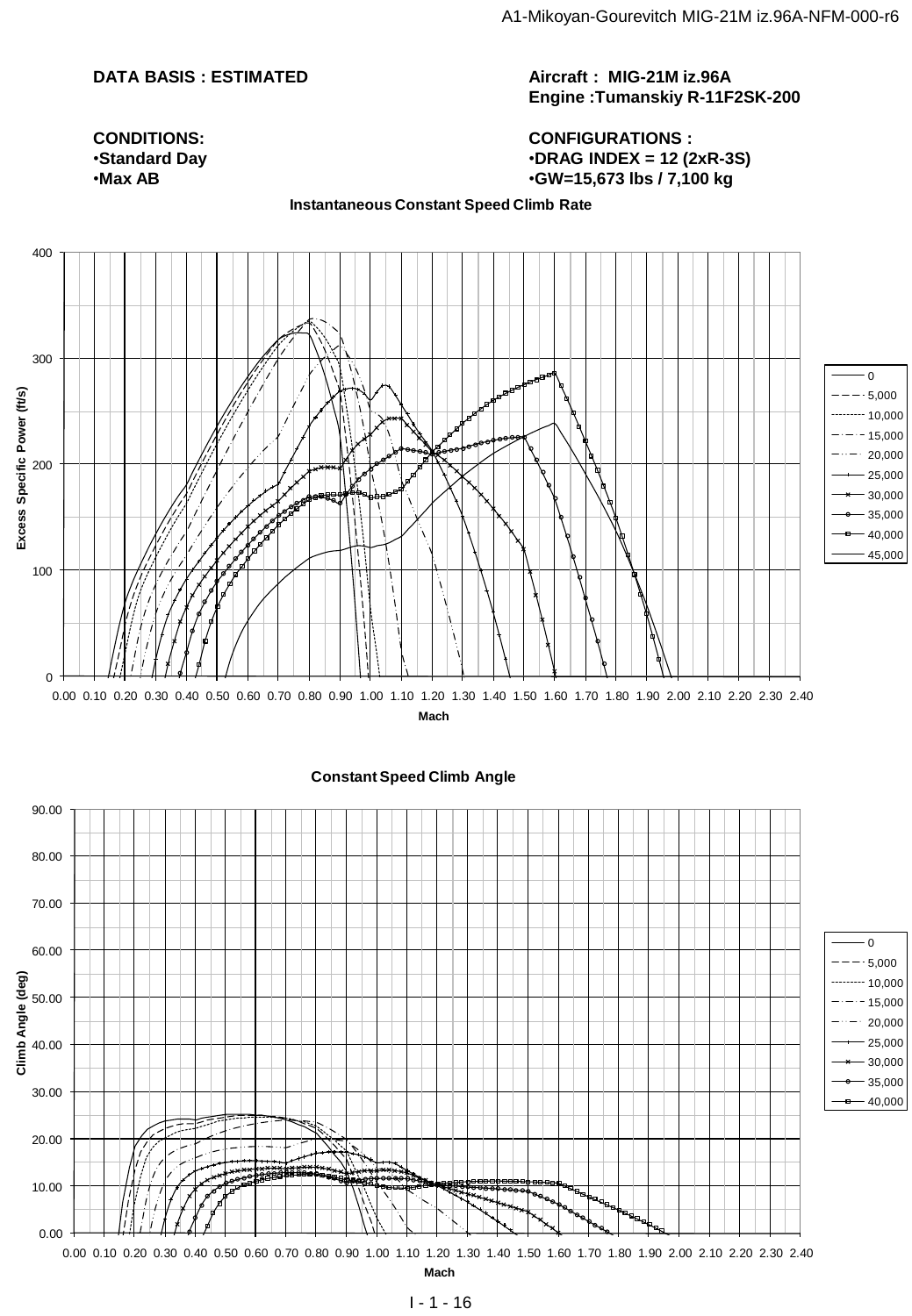#### **DATA BASIS : ESTIMATED**

**CONDITIONS:** •**Standard Day** •**MIL Power**

**Aircraft : MIG-21M iz.96A Engine :Tumanskiy R-11F2SK-200**

**CONFIGURATIONS :** •**DRAG INDEX = 12 (2xR-3S)** •**GW=15,673 lbs / 7,100 kg**

**Instantaneous Constant Speed Climb Rate**

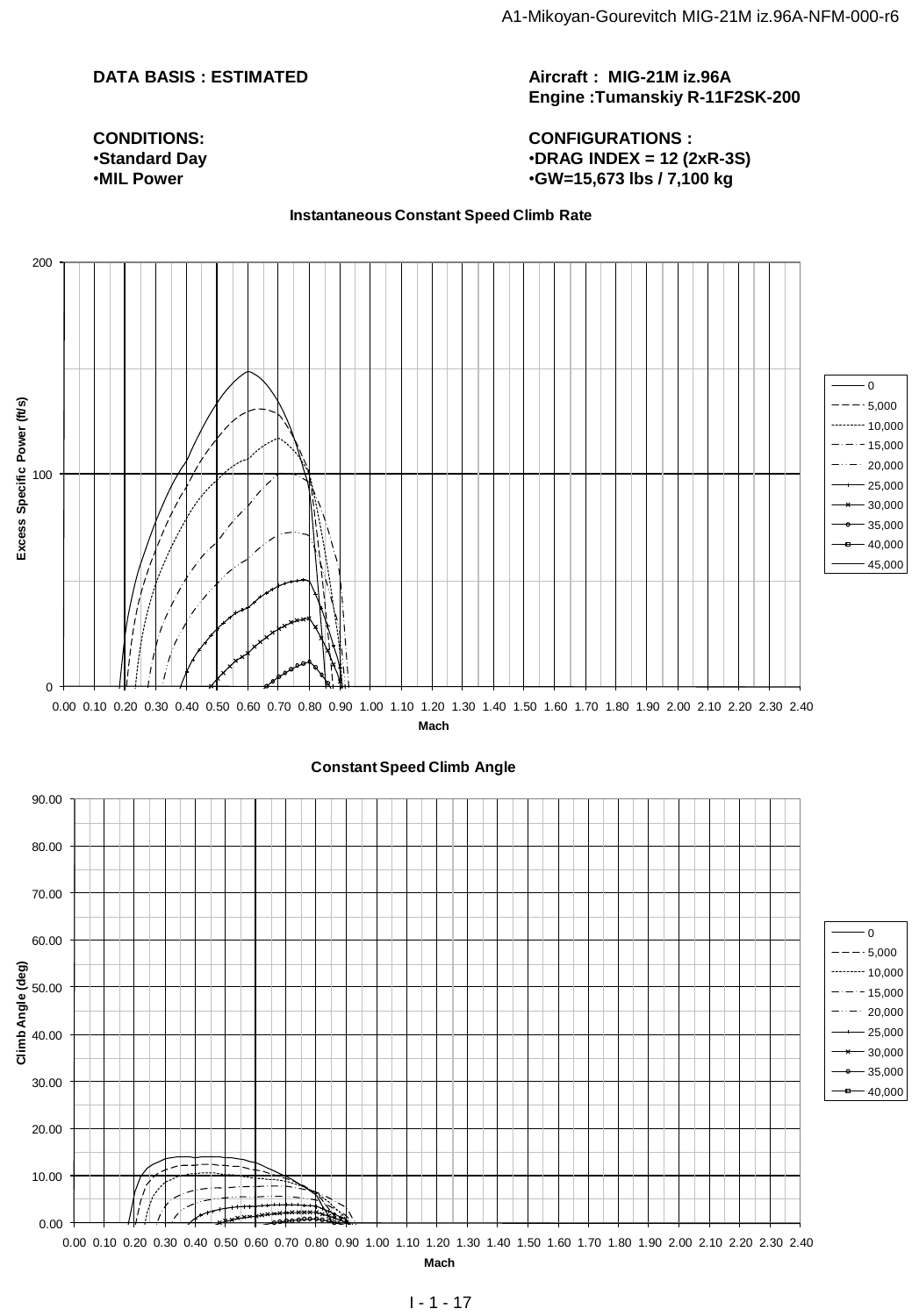## Acceleration Performances

**Aircraft : MIG-21M iz.96A Engine :Tumanskiy R-11F2SK-200**

**CONFIGURATIONS :** •**DRAG INDEX = 12 (2xR-3S)** •**50% internal fuel** •**GW= 15,673 lbs / 7,100 kg**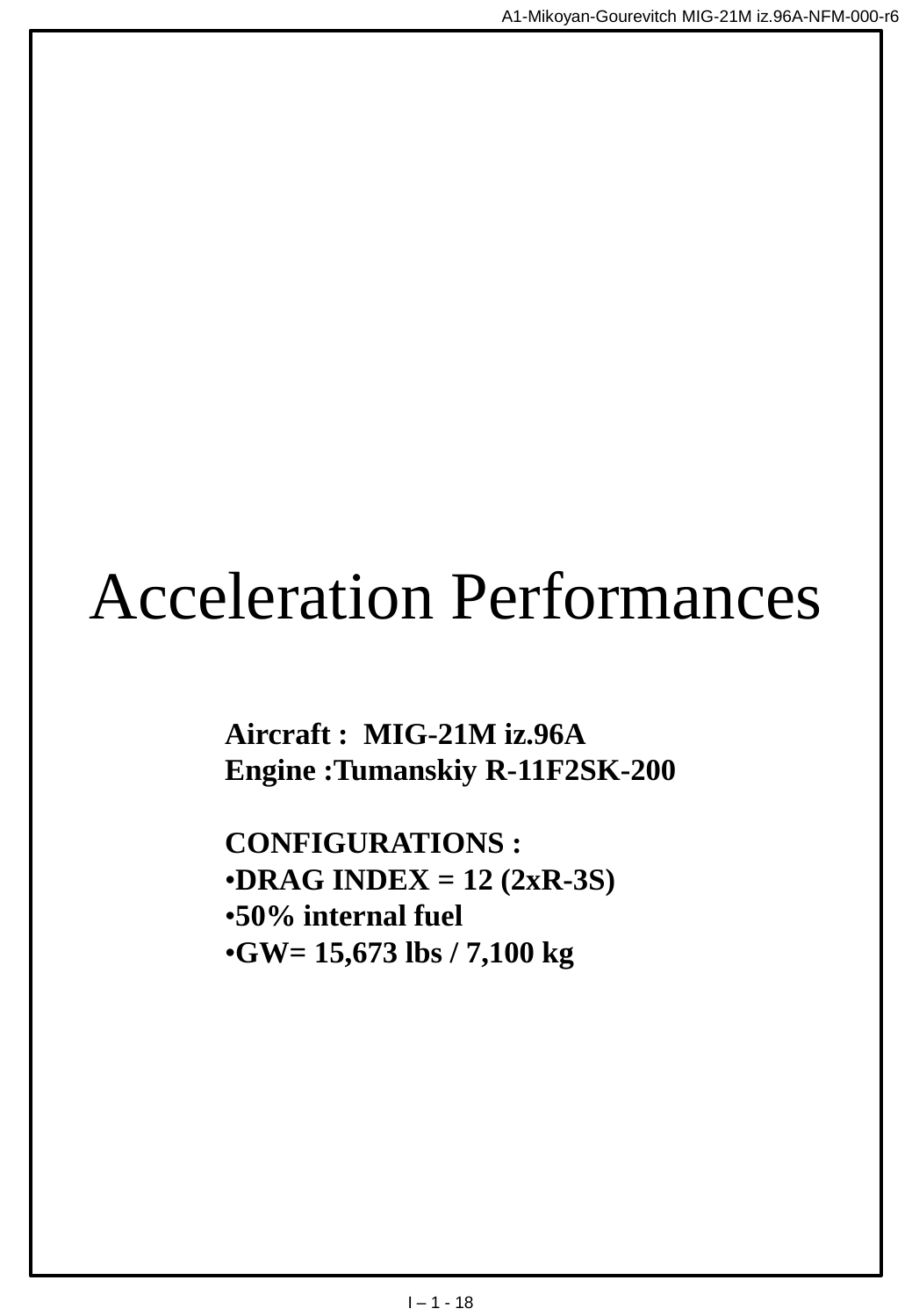## *Acceleration Diagram*

#### **DATA BASIS : ESTIMATED**

#### **Aircraft : MIG-21M iz.96A Engine :Tumanskiy R-11F2SK-200**

0 10,000 20,000 •**Standard Day CONDITIONS:** •**Max AB**

**CONFIGURATIONS :** •**DRAG INDEX = 12 (2xR-3S)** •**GW=15,673 lbs / 7,100 kg**



 $1 - 1 - 19$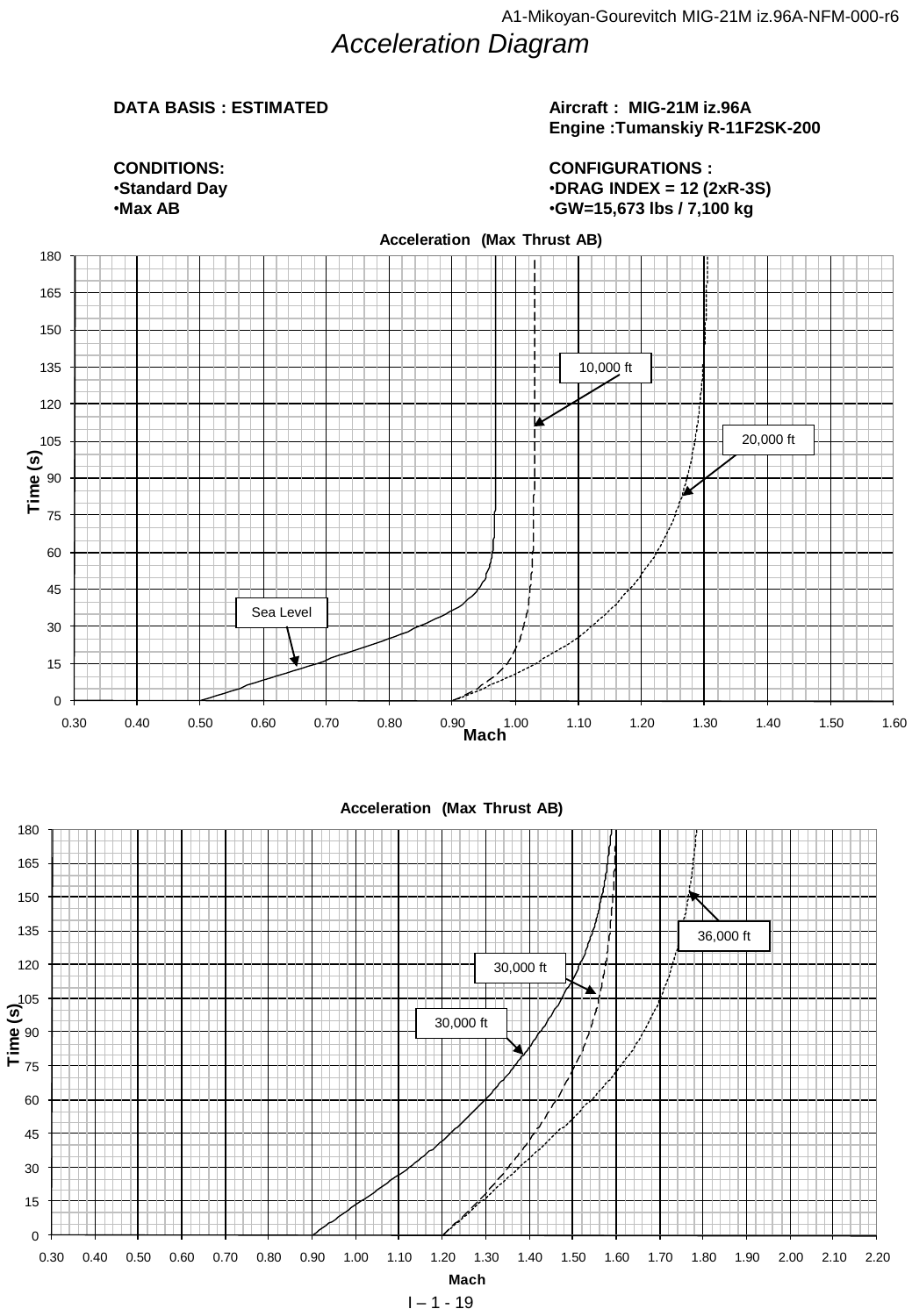## Turn Performance

**Aircraft : MIG-21M iz.96A Engine :Tumanskiy R-11F2SK-200**

**CONFIGURATIONS :** •**DRAG INDEX = 13 (4xR-3S)** •**50% internal fuel** •**GW= 16,194 lbs / 7,336 kg**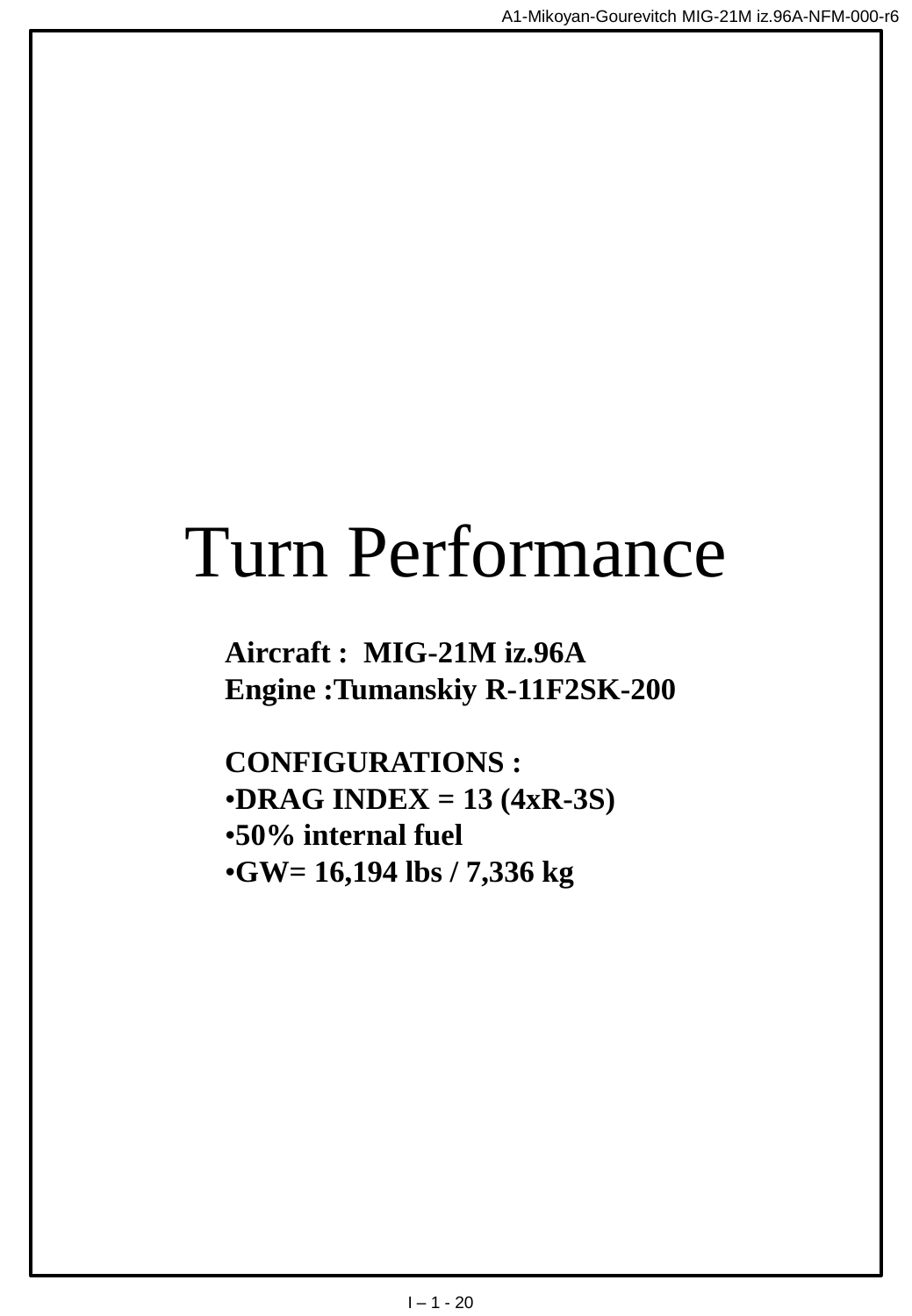## *Turn Rate – Summary*

#### **DATA BASIS : ESTIMATED**

#### **Aircraft : MIG-21M iz.96A Engine :Tumanskiy R-11F2SK-200**

**CONDITIONS:** •**Standard Day** •**Max AB**

#### **CONFIGURATIONS :** •**DRAG INDEX = 13 (4xR-3S)** •**GW= 16,194 lbs / 7,336 kg**

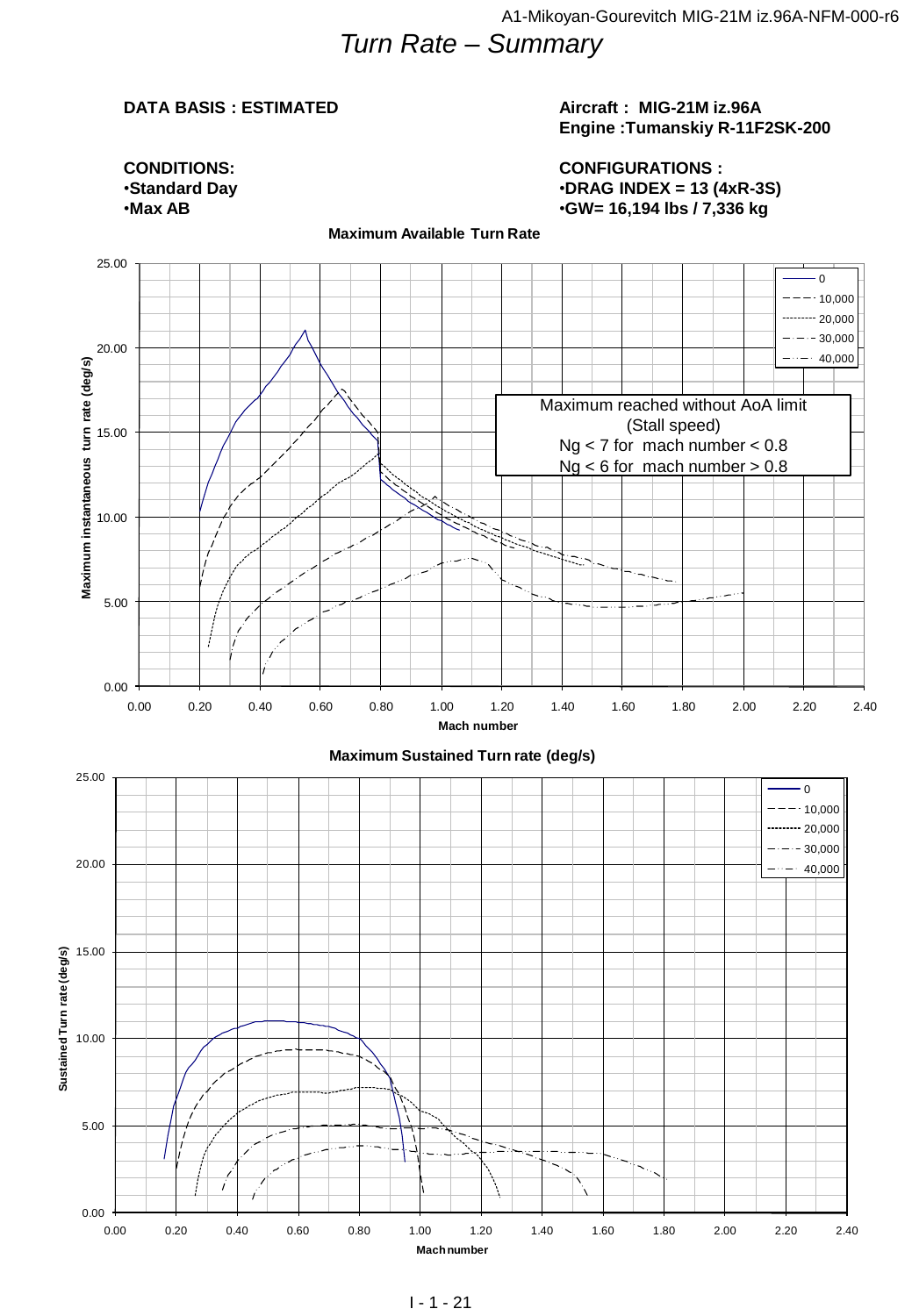### **DATA BASIS : ESTIMATED**

#### **Aircraft : MIG-21M iz.96A Engine :Tumanskiy R-11F2SK-200**

**CONDITIONS:** •**Standard Day** •**Max AB**

#### **CONFIGURATIONS :** •**DRAG INDEX = 13 (4xR-3S)** •**GW= 16,194 lbs / 7,336 kg**

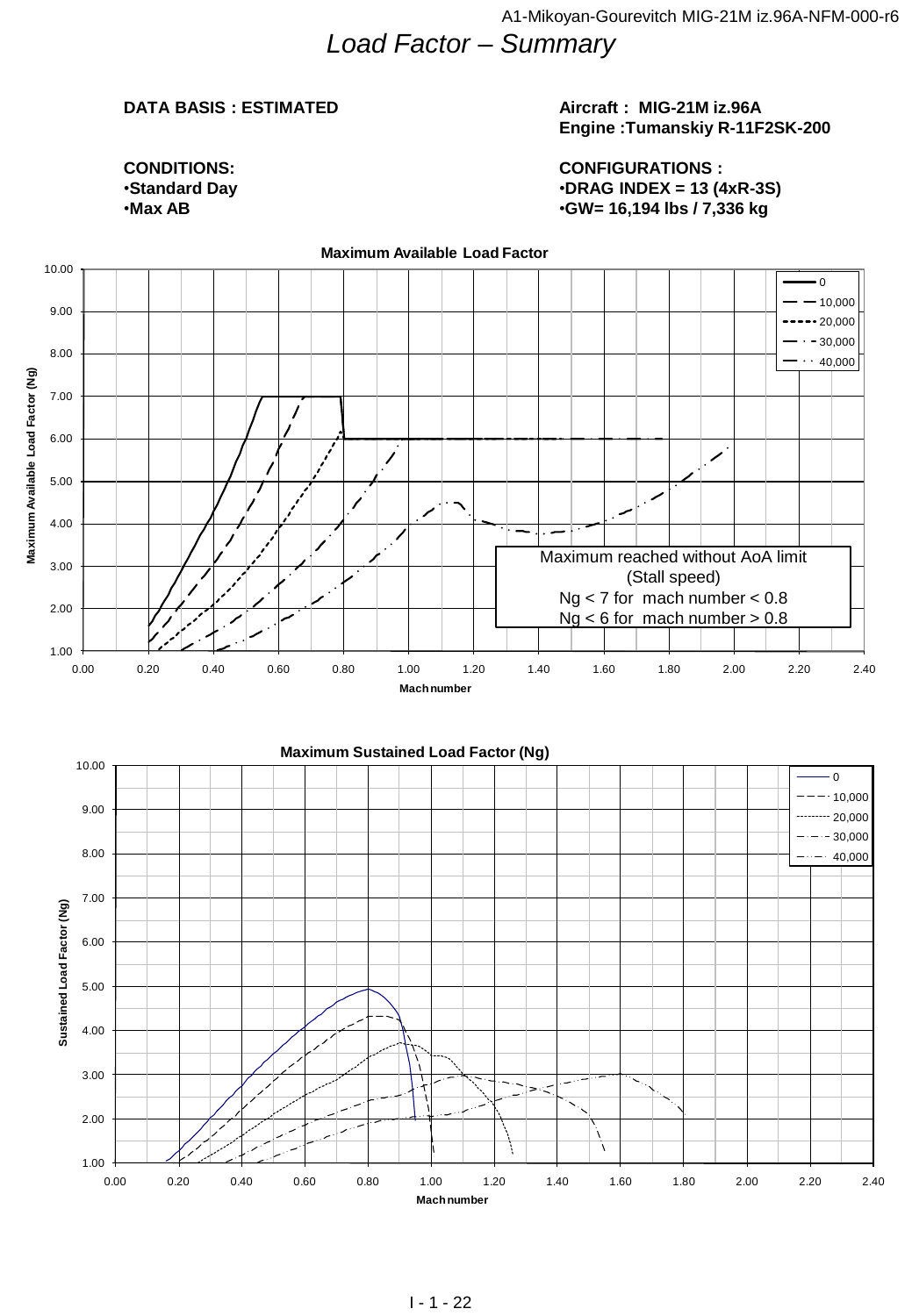## *Turn Performance – Sea Level*

#### **DATA BASIS : ESTIMATED**

**Aircraft : MIG-21M iz.96A Engine :Tumanskiy R-11F2SK-200**

**CONFIGURATIONS :** •**DRAG INDEX = 13 (4xR-3S)** •**GW= 16,194 lbs / 7,336 kg**





 $1 - 1 - 23$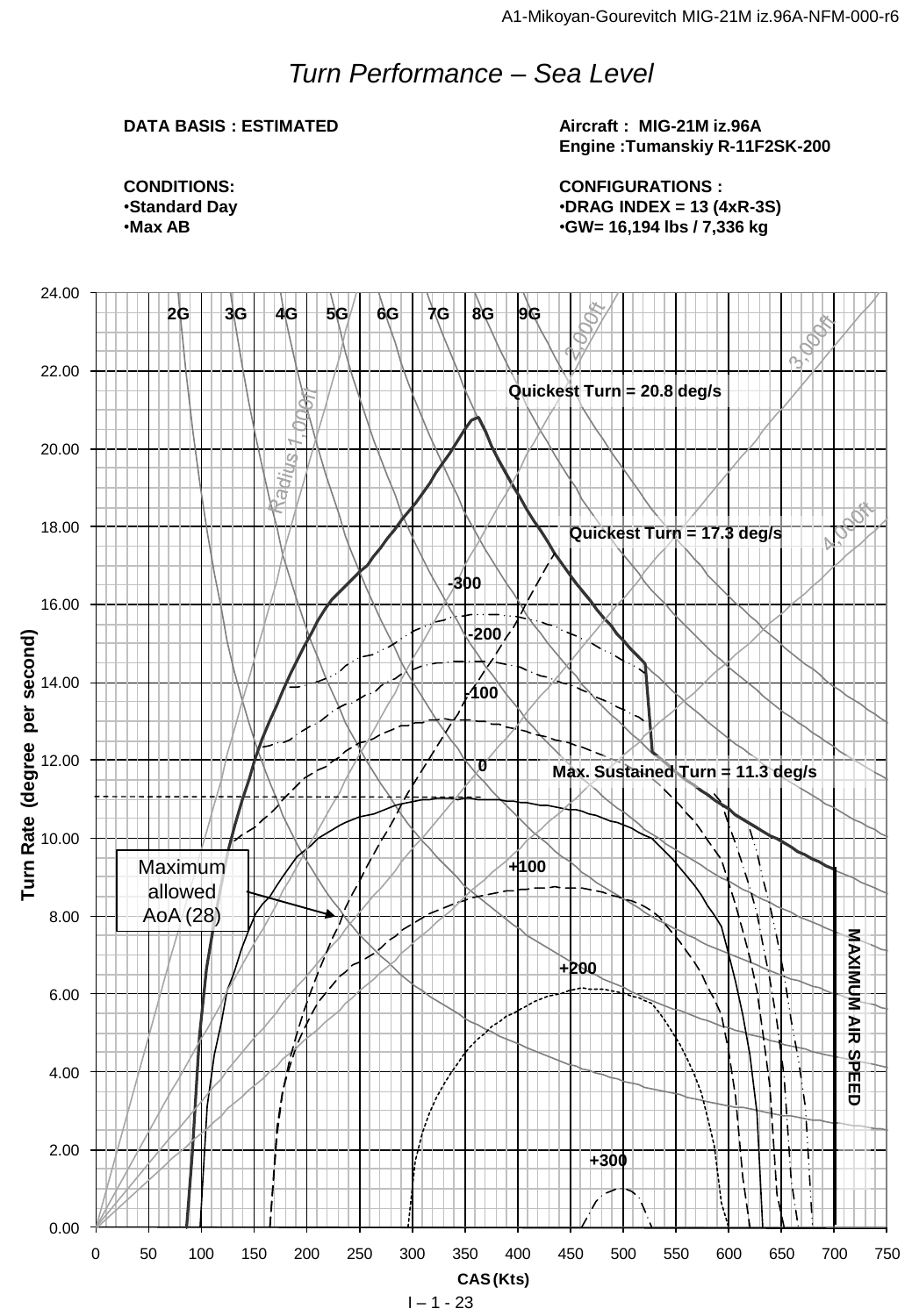## *Turn Performance – 5,000 ft*

#### **DATA BASIS : ESTIMATED**

**Aircraft : MIG-21M iz.96A Engine :Tumanskiy R-11F2SK-200**

**CONFIGURATIONS :** •**DRAG INDEX = 13 (4xR-3S)** •**GW= 16,194 lbs / 7,336 kg**

**CONDITIONS:** •**Standard Day** •**Max AB**



 $1 - 1 - 24$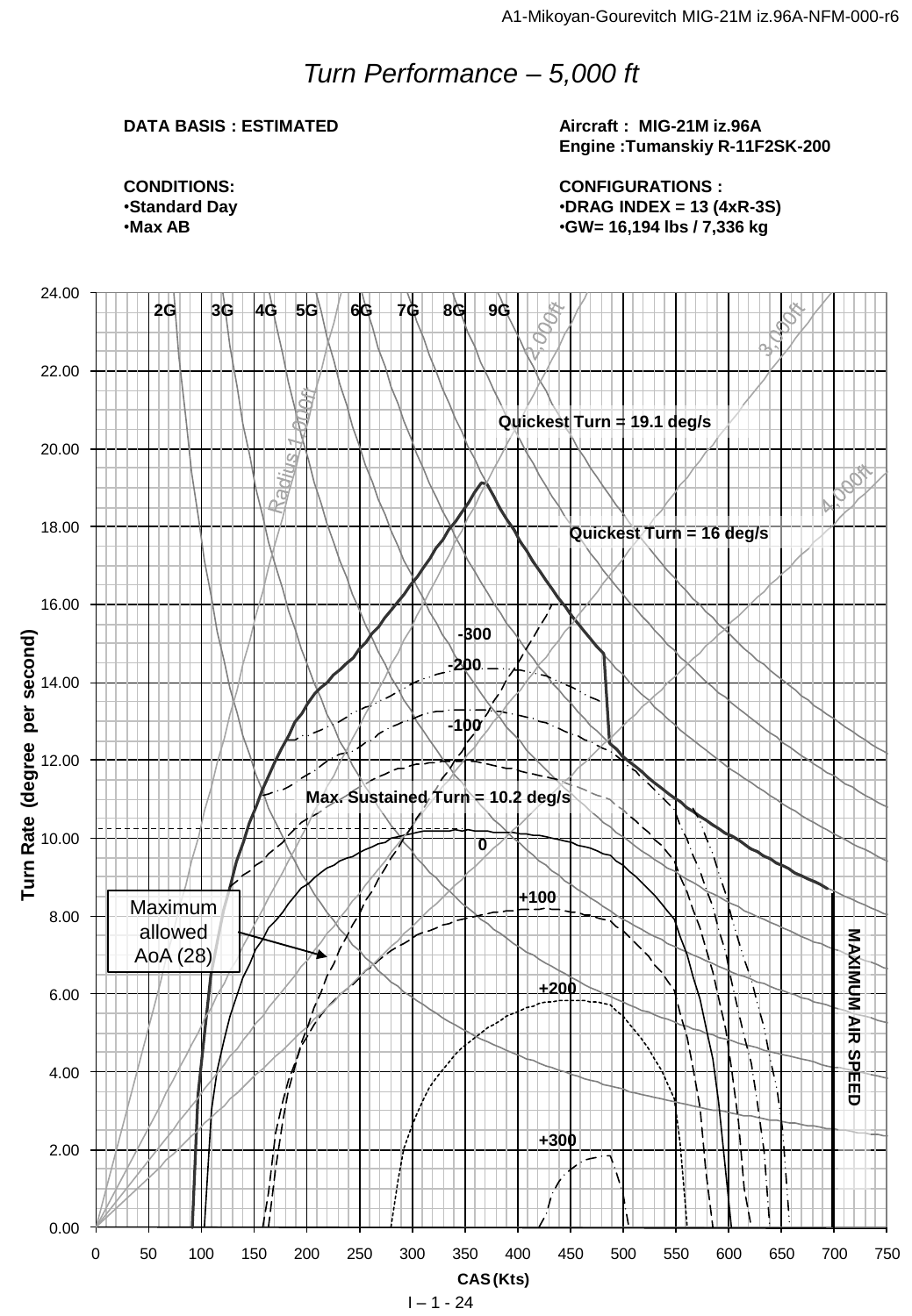## *Turn Performance – 10,000 ft*

#### **DATA BASIS : ESTIMATED**

**Aircraft : MIG-21M iz.96A Engine :Tumanskiy R-11F2SK-200**

**CONFIGURATIONS :** •**DRAG INDEX = 13 (4xR-3S)** •**GW= 16,194 lbs / 7,336 kg**

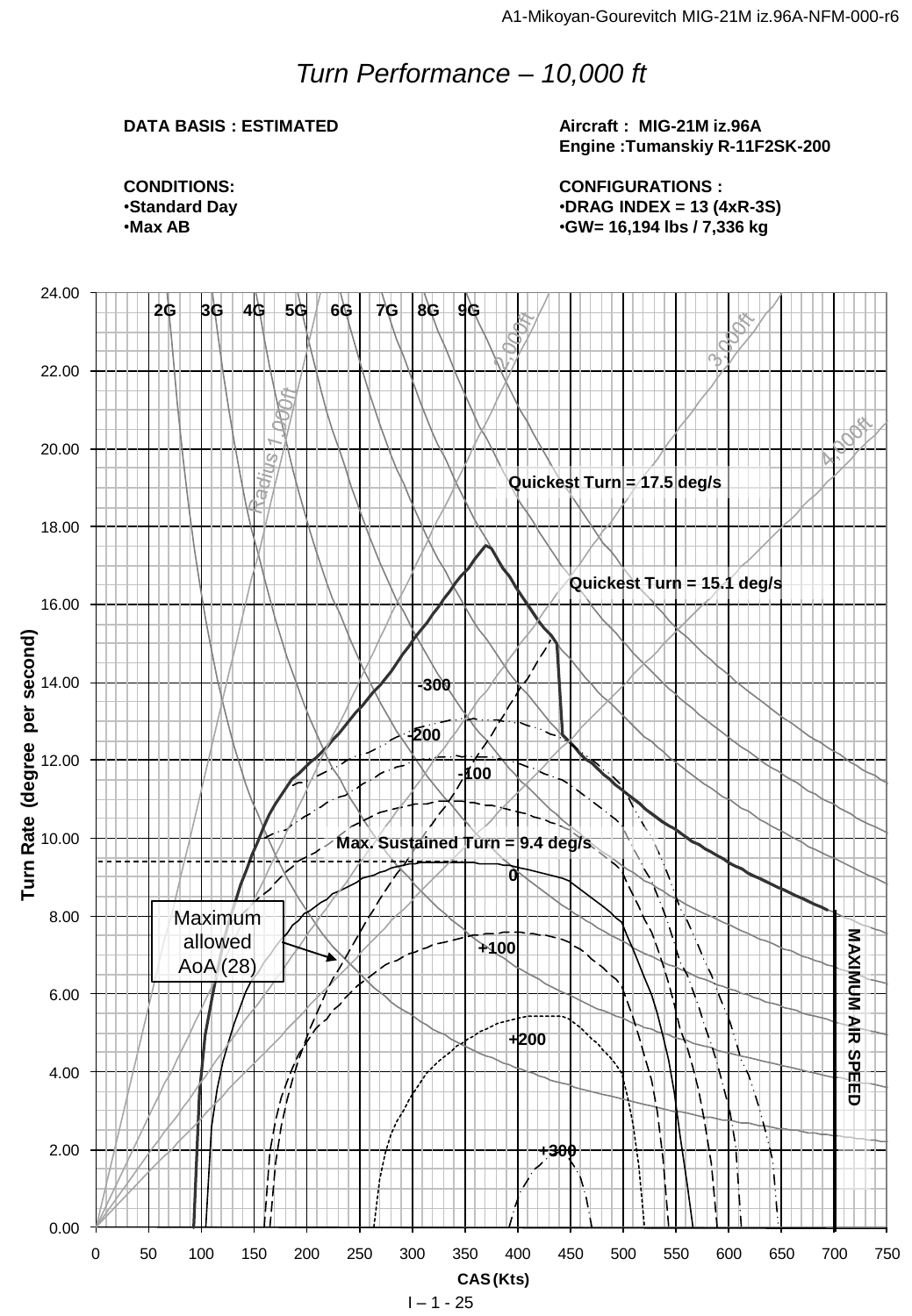## *Turn Performance – 15,000 ft*

#### **DATA BASIS : ESTIMATED**

**Aircraft : MIG-21M iz.96A Engine :Tumanskiy R-11F2SK-200**

**CONFIGURATIONS :** •**DRAG INDEX = 13 (4xR-3S)** •**GW= 16,194 lbs / 7,336 kg**

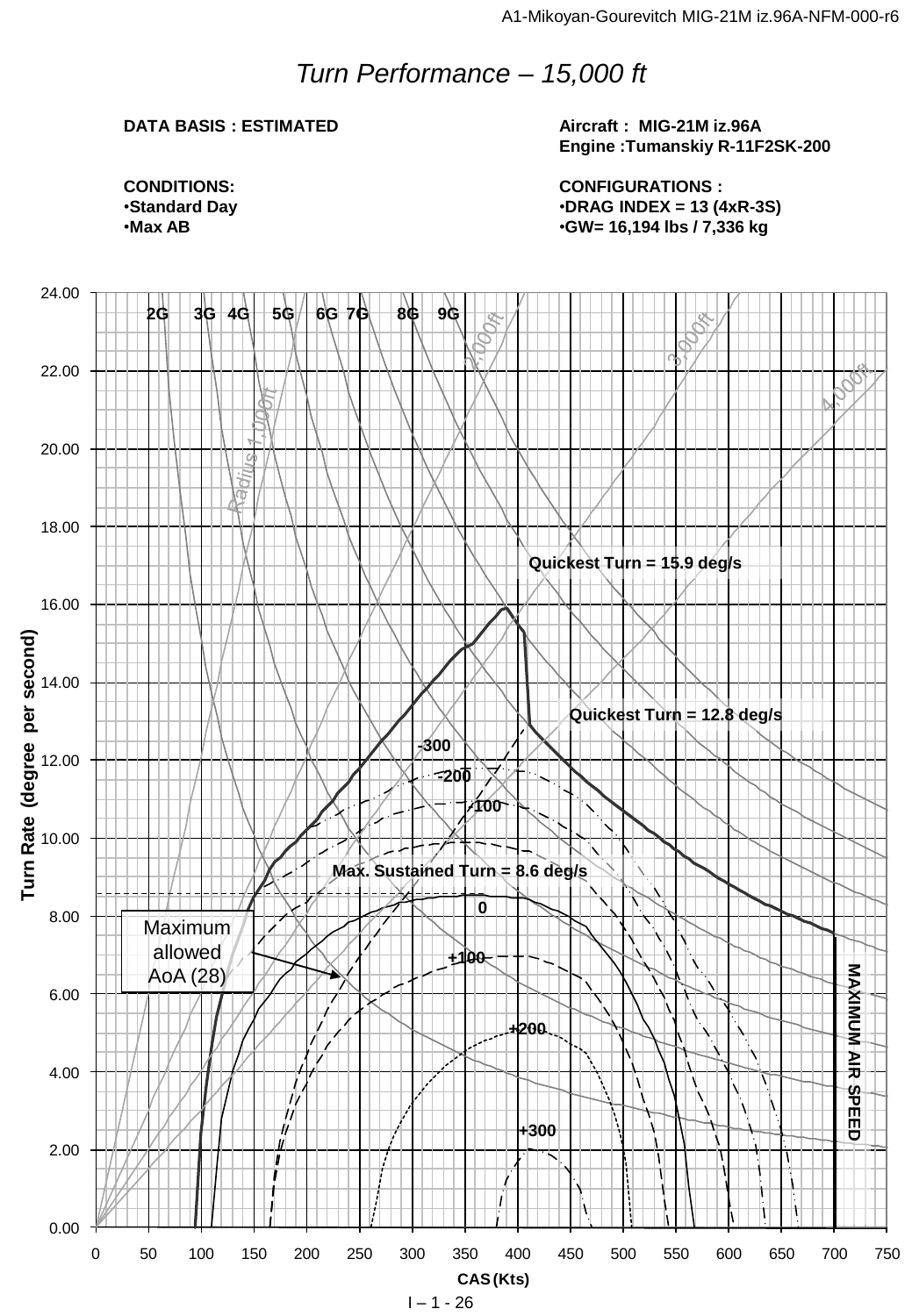## *Turn Performance – 20,000 ft*

### **DATA BASIS : ESTIMATED**

**Aircraft : MIG-21M iz.96A Engine :Tumanskiy R-11F2SK-200**

**CONFIGURATIONS :** •**DRAG INDEX = 13 (4xR-3S)** •**GW= 16,194 lbs / 7,336 kg**



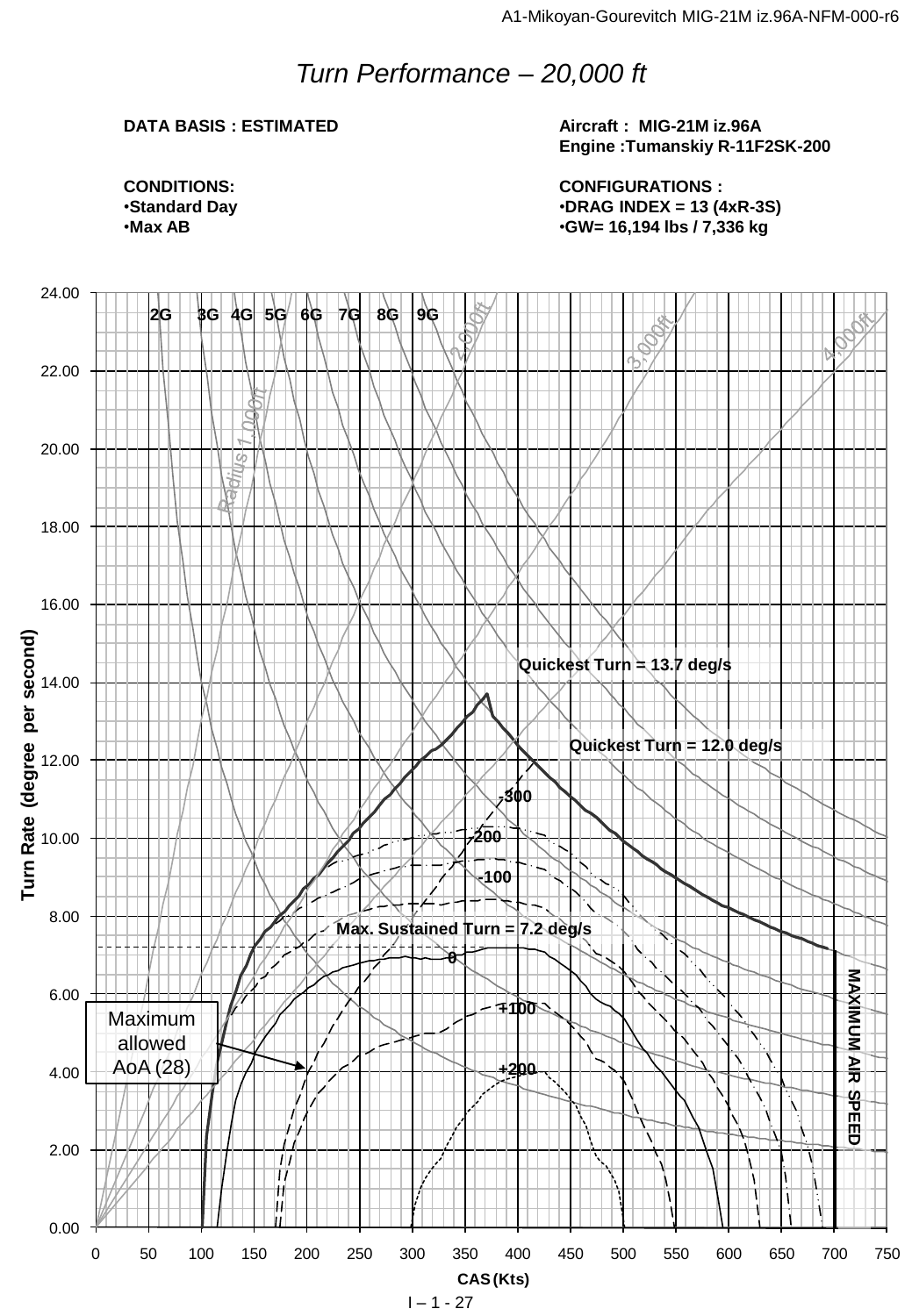## *Turn Performance – 25,000 ft*

#### **DATA BASIS : ESTIMATED**

**Aircraft : MIG-21M iz.96A Engine :Tumanskiy R-11F2SK-200**

**CONFIGURATIONS :** •**DRAG INDEX = 13 (4xR-3S)** •**GW= 16,194 lbs / 7,336 kg**

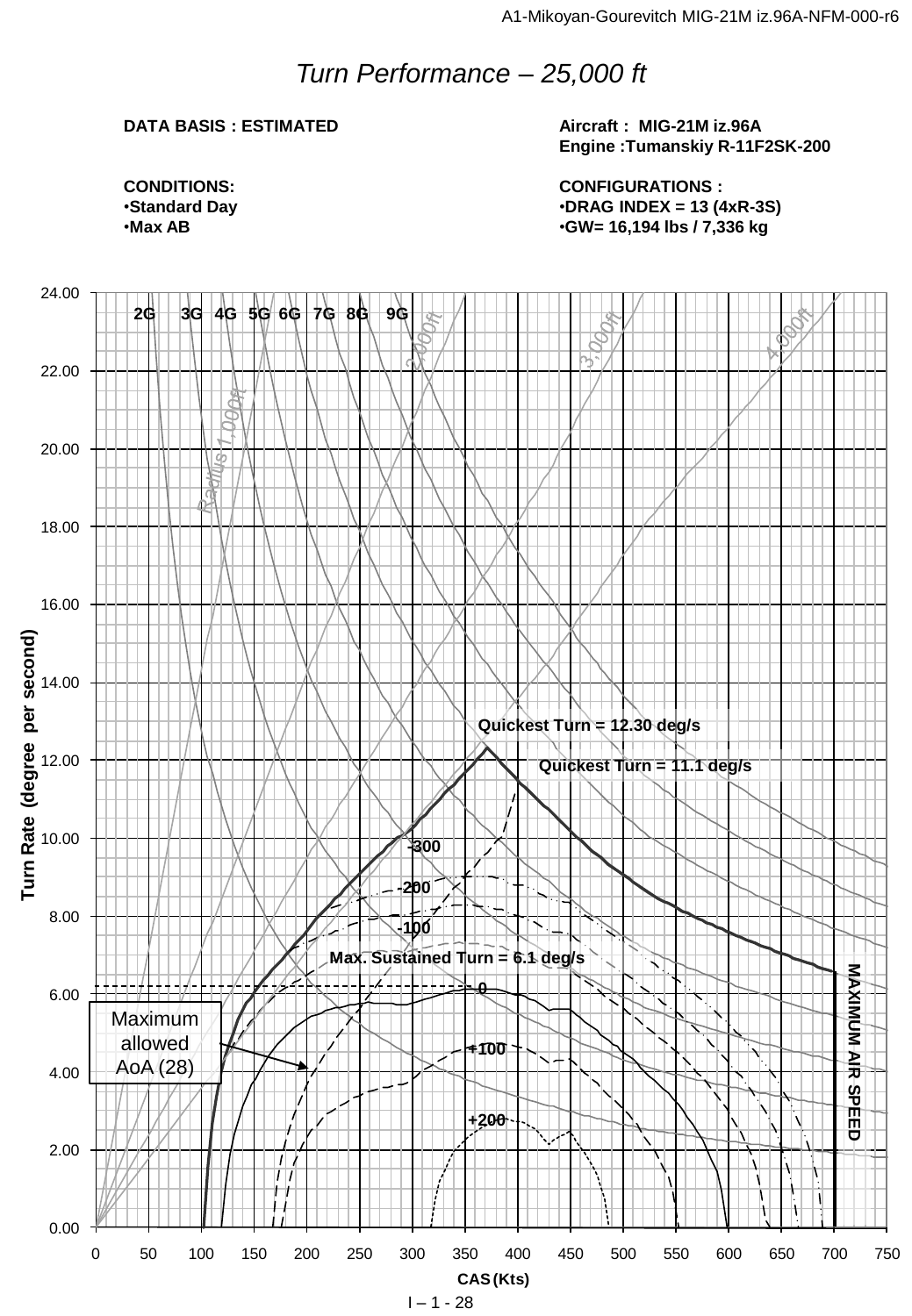## *Turn Performance – 30,000 ft*

### **DATA BASIS : ESTIMATED**

**Aircraft : MIG-21M iz.96A Engine :Tumanskiy R-11F2SK-200**

**CONFIGURATIONS :** •**DRAG INDEX = 13 (4xR-3S)** •**GW= 16,194 lbs / 7,336 kg**



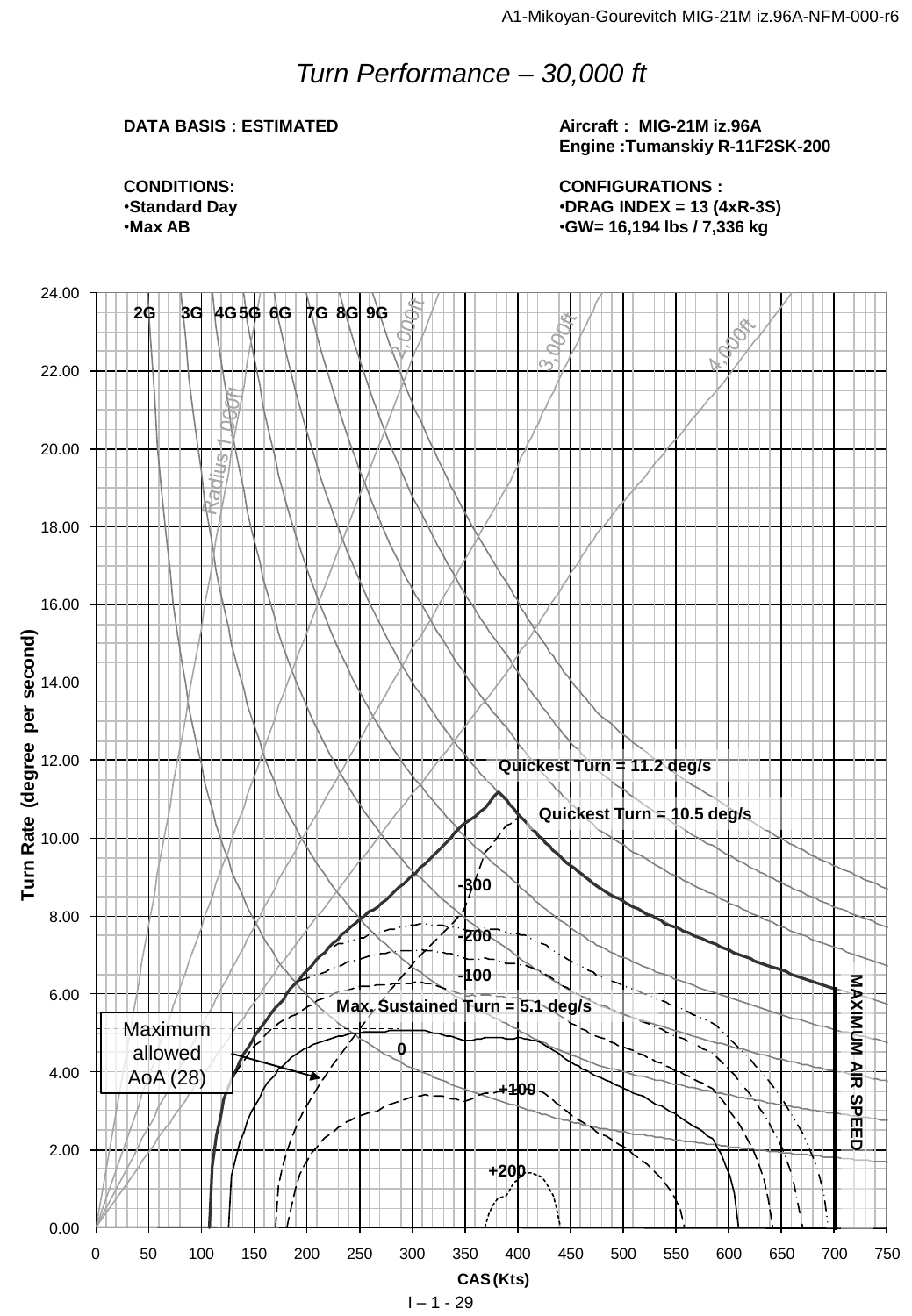## *Turn Performance – 35,000 ft*

### **DATA BASIS : ESTIMATED**

**Aircraft : MIG-21M iz.96A Engine :Tumanskiy R-11F2SK-200**

**CONDITIONS:** •**Standard Day** •**Max AB**

**CONFIGURATIONS :** •**DRAG INDEX = 13 (4xR-3S)** •**GW= 16,194 lbs / 7,336 kg**

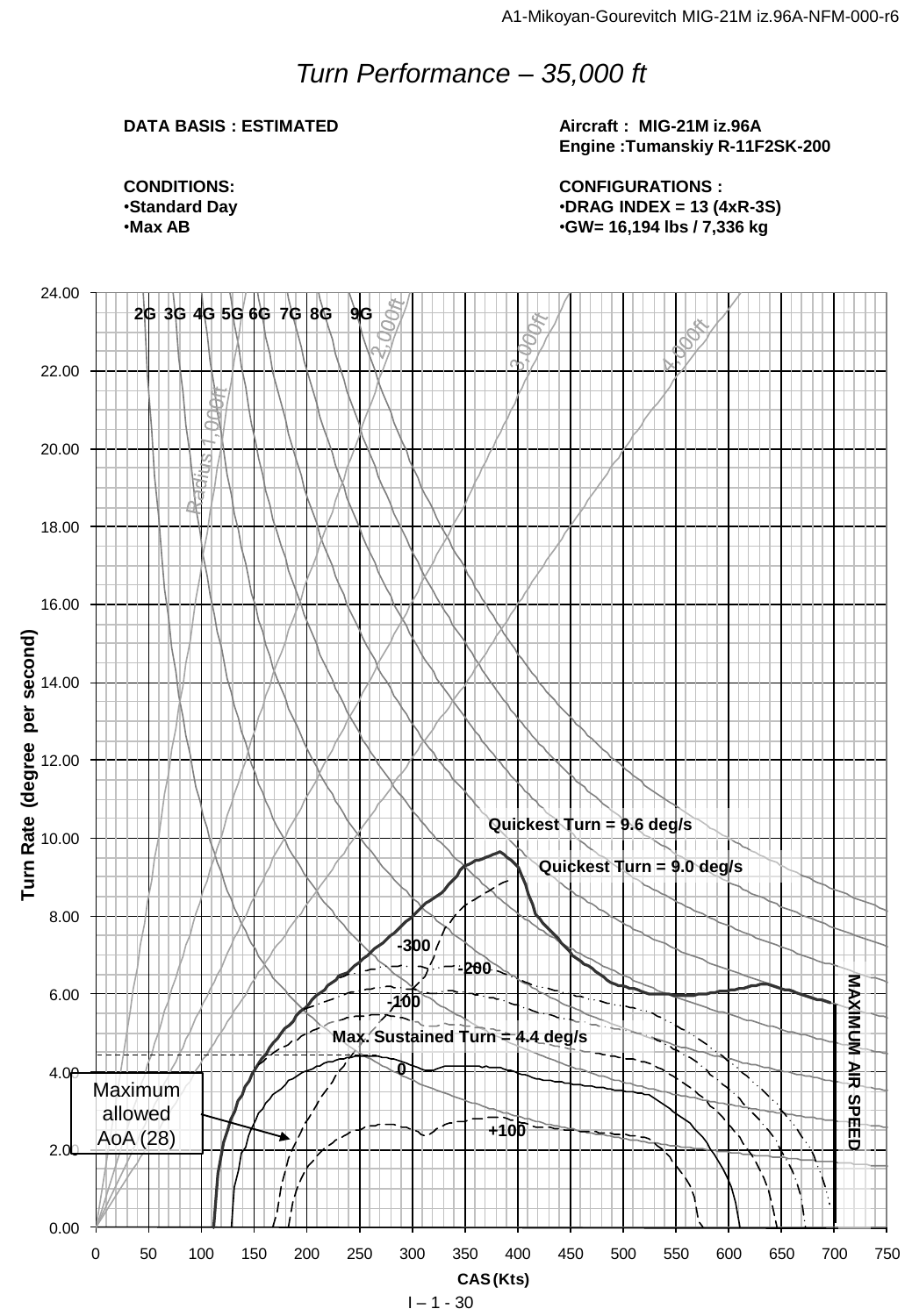# Climb Performance

**Aircraft : MIG-21M iz.96A Engine :Tumanskiy R-11F2SK-200**

**CONFIGURATIONS :** •**DRAG INDEX = 13 (4xR-3S)** •**50% internal fuel** •**GW= 16,194 lbs / 7,336 kg**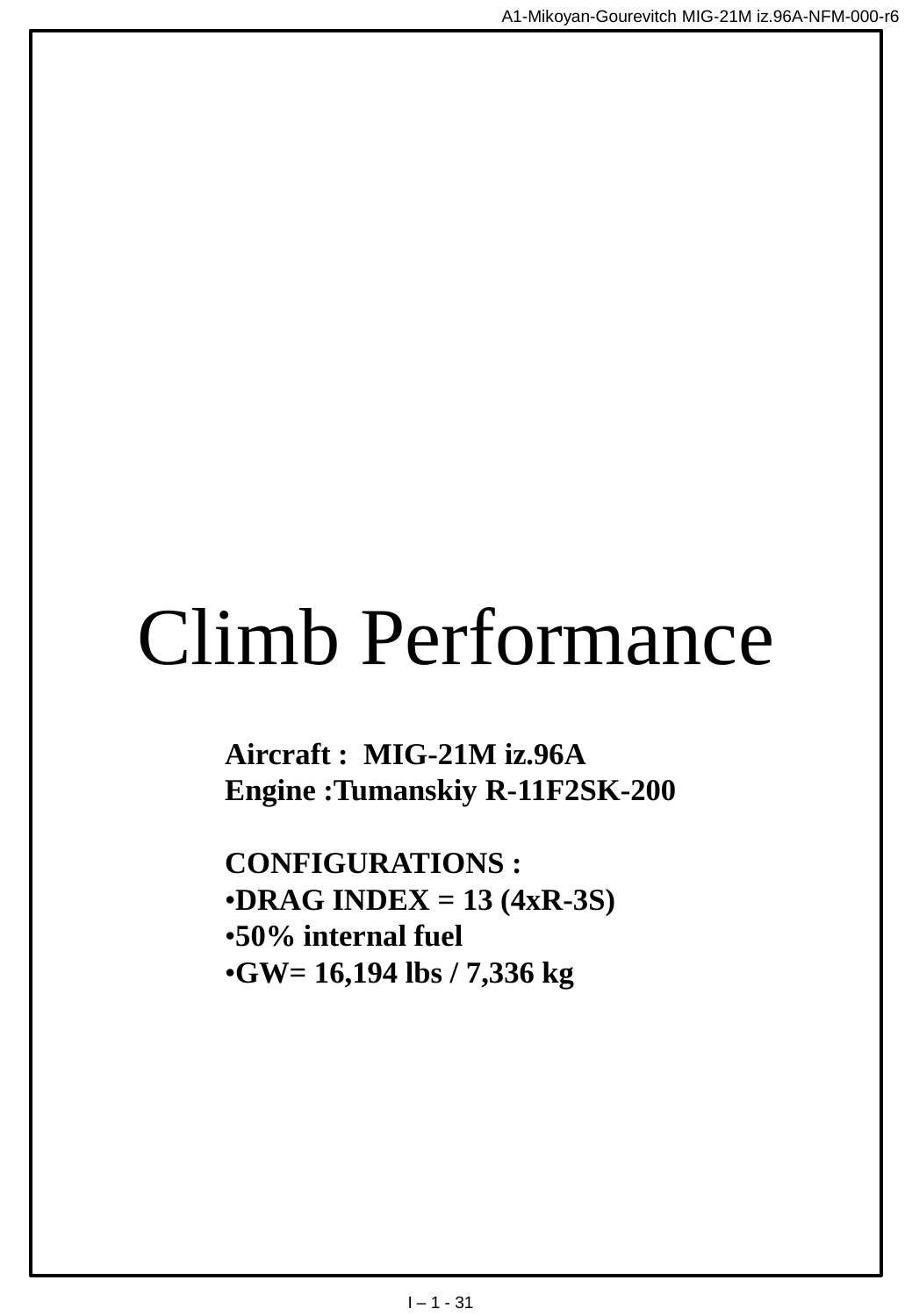#### **DATA BASIS : ESTIMATED**

**Aircraft : MIG-21M iz.96A Engine :Tumanskiy R-11F2SK-200**

**CONFIGURATIONS :** •**DRAG INDEX = 13 (4xR-3S)** •**GW= 16,194 lbs / 7,336 kg**

#### **Instantaneous Constant Speed Climb Rate**

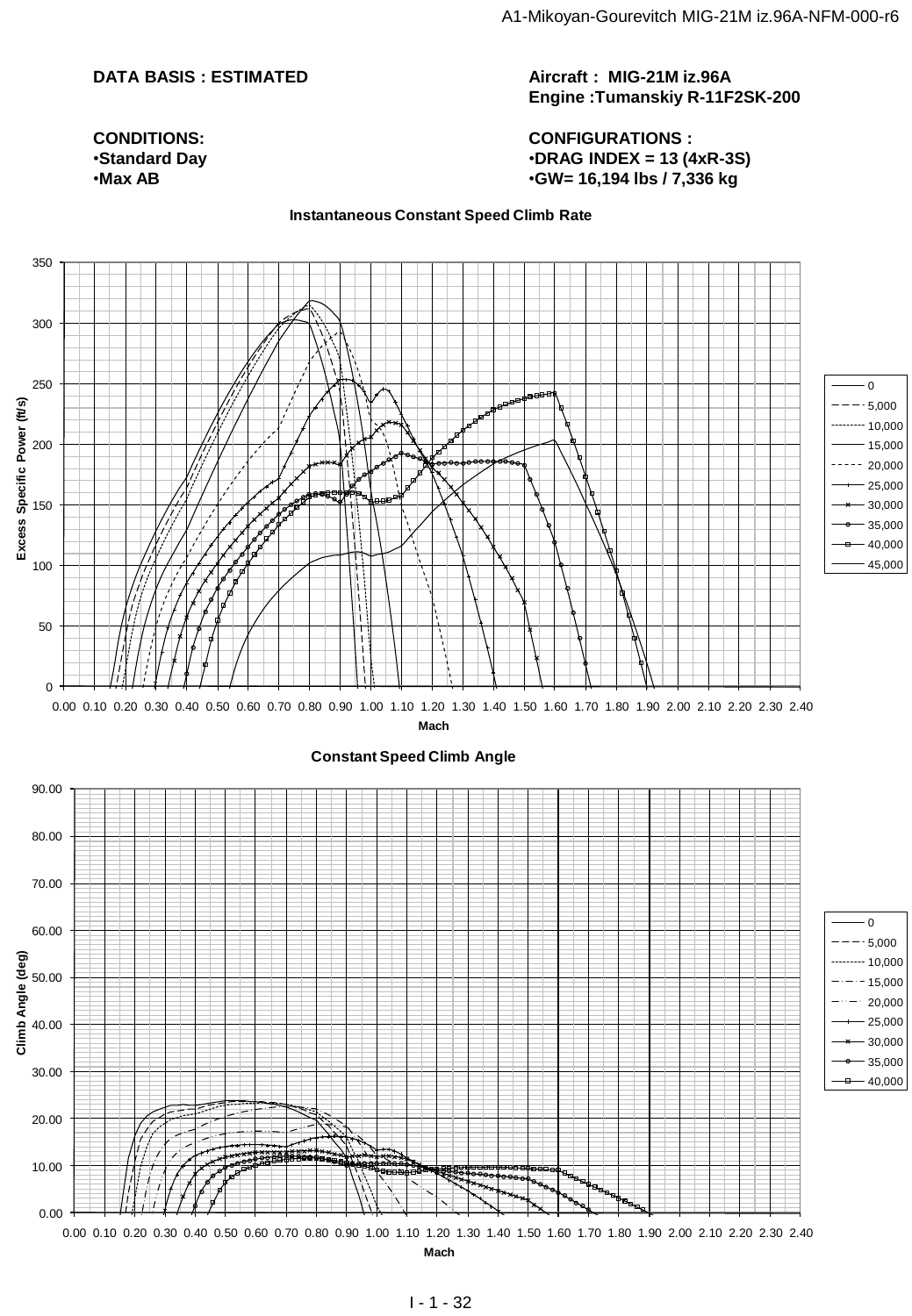### **DATA BASIS : ESTIMATED**

#### **Aircraft : MIG-21M iz.96A Engine :Tumanskiy R-11F2SK-200**

#### **CONFIGURATIONS :** •**DRAG INDEX = 13 (4xR-3S)** •**GW= 16,194 lbs / 7,336 kg**

**CONDITIONS:** •**Standard Day** •**MIL Power**

#### **Instantaneous Constant Speed Climb Rate**

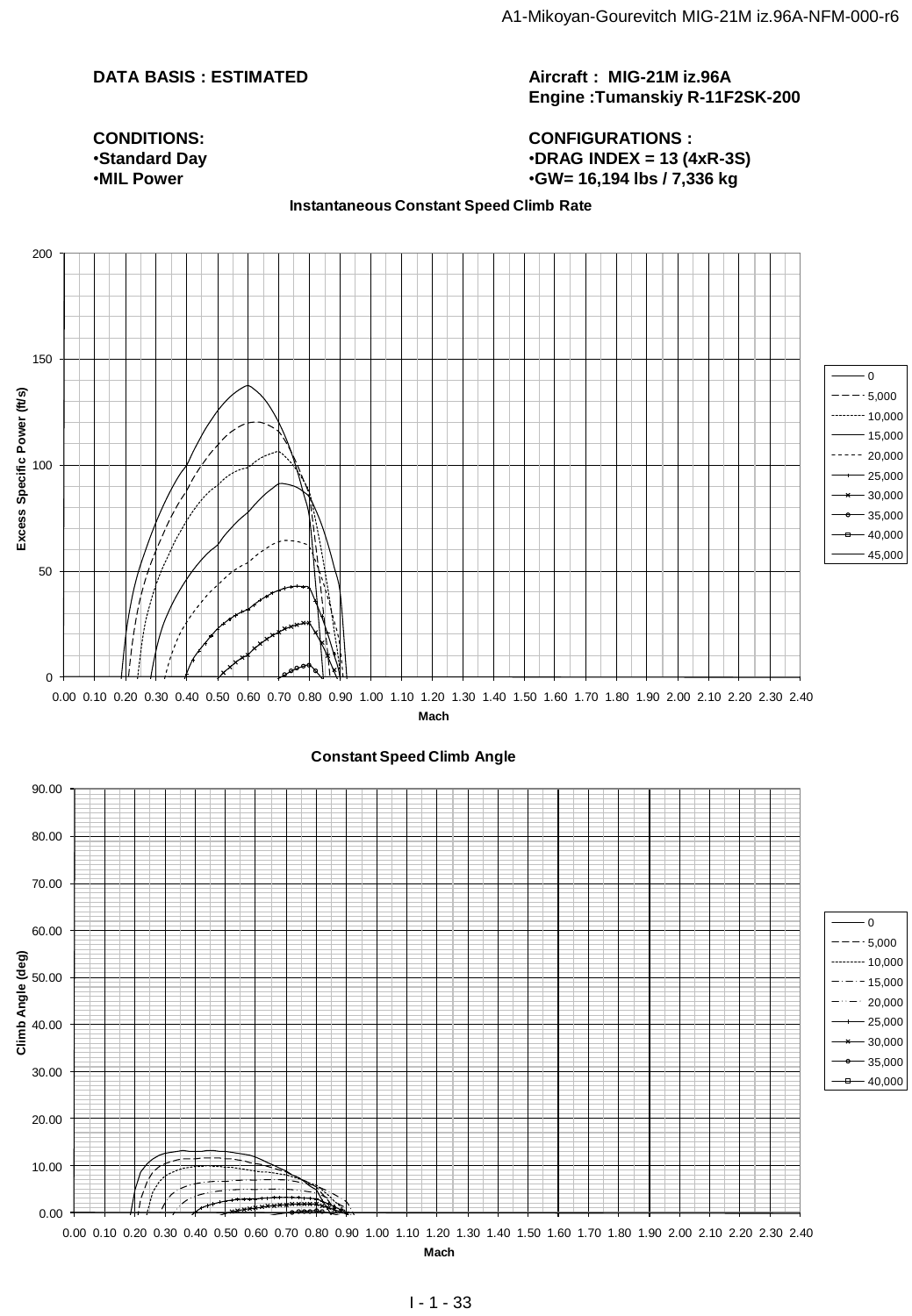## Acceleration Performances

**Aircraft : MIG-21M iz.96A Engine :Tumanskiy R-11F2SK-200**

**CONFIGURATIONS :** •**DRAG INDEX = 13 (4xR-3S)** •**50% internal fuel** •**GW= 16,194 lbs / 7,336 kg**